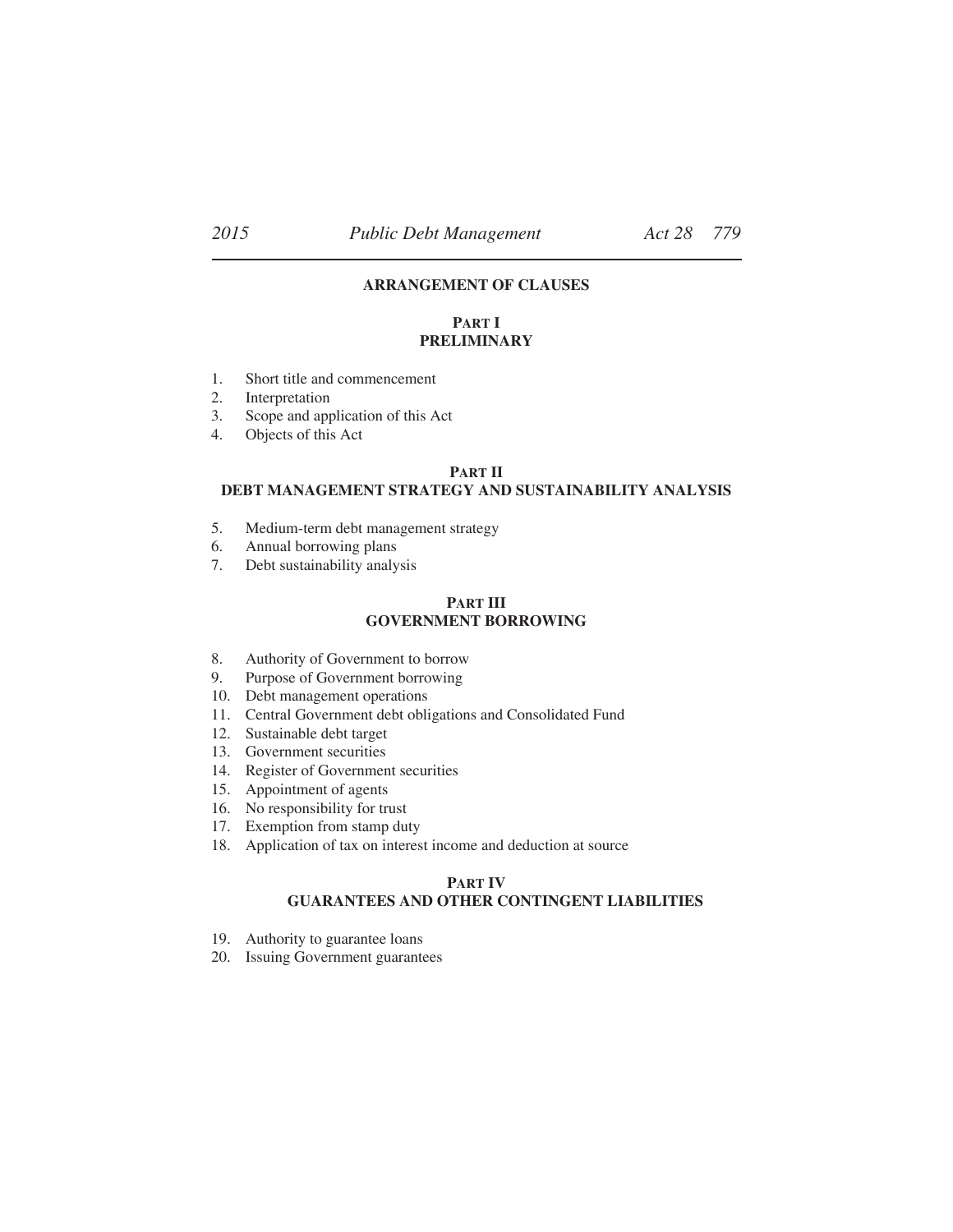## **PART V GOVERNMENT LENDING**

21. Lending by Government

# **PART VI ADDITIONAL PROVISIONS GOVERNING BORROWING BY STATUTORY BODIES AND STATE-OWNED ENTERPRISES**

- 22. Application to statutory bodies and state-owned enterprises
- 23. Borrowing by statutory bodies and state-owned enterprises

### **PART VII REPORTING AND PUBLICATION**

- 24. Records
- 25. Reporting

## **PART VIII**

## **DEBT MANAGEMENT UNIT AND COORDINATING COMMITTEE**

- 26. Debt Management Unit
- 27. Public Debt Coordinating Committee

#### **PART IX SANCTIONS**

- 28. Consequences of unauthorised borrowing, guarantees, lending
- 29. Breach by official

#### **PART X MISCELLANEOUS**

- 30. Delegation
- 31. Regulations
- 32. Repeal and transitional provisions

| <b>FIRST SCHEDULE</b>  | Duties of the Debt Management Unit        |
|------------------------|-------------------------------------------|
| <b>SECOND SCHEDULE</b> | <b>Public Debt Coordinating Committee</b> |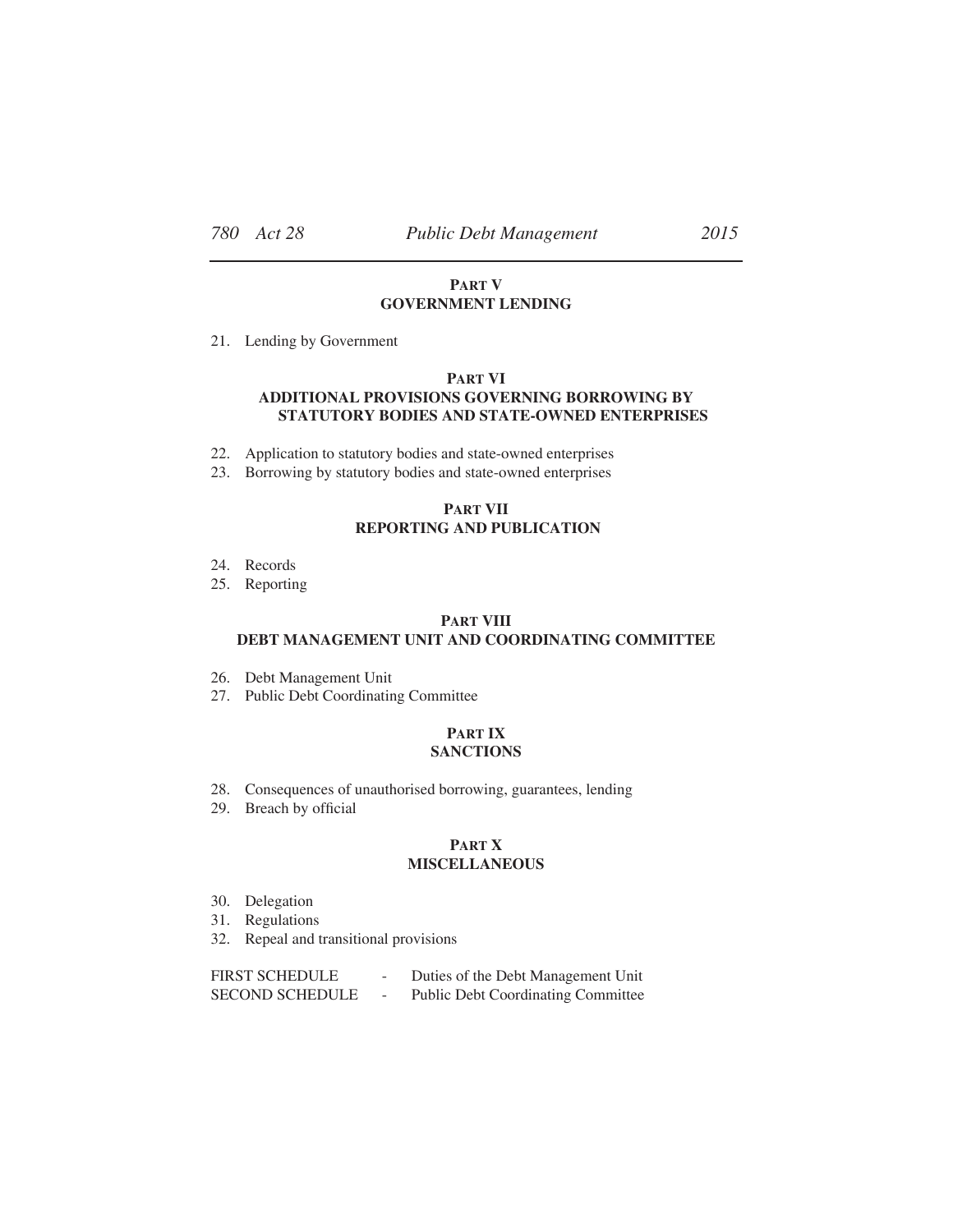

GRENADA

**I assent, ACT NO. 28 OF 2015**

*25th August, 2015.*

CÉCILE E. F. LA GRENADE *Governor-General.*

L.S.

AN ACT to consolidate and modernise the laws relating to the management of public debt in Grenada in furtherance of the objectives of debt sustainability, and for related matters.

*[By Order].*

BE IT ENACTED by the Queen's Most Excellent Majesty, by and with the advice and consent of the Senate and the House of Representatives and by the authority of the same as follows–

## **PART I**

## PRELIMINARY

**1.**—(1) This Act may be cited as the

Short title and commencement.

# PUBLIC DEBT MANAGEMENT ACT, 2015.

(2) This Act shall come into force on such a day as the Minister may appoint by Order in the *Gazette.*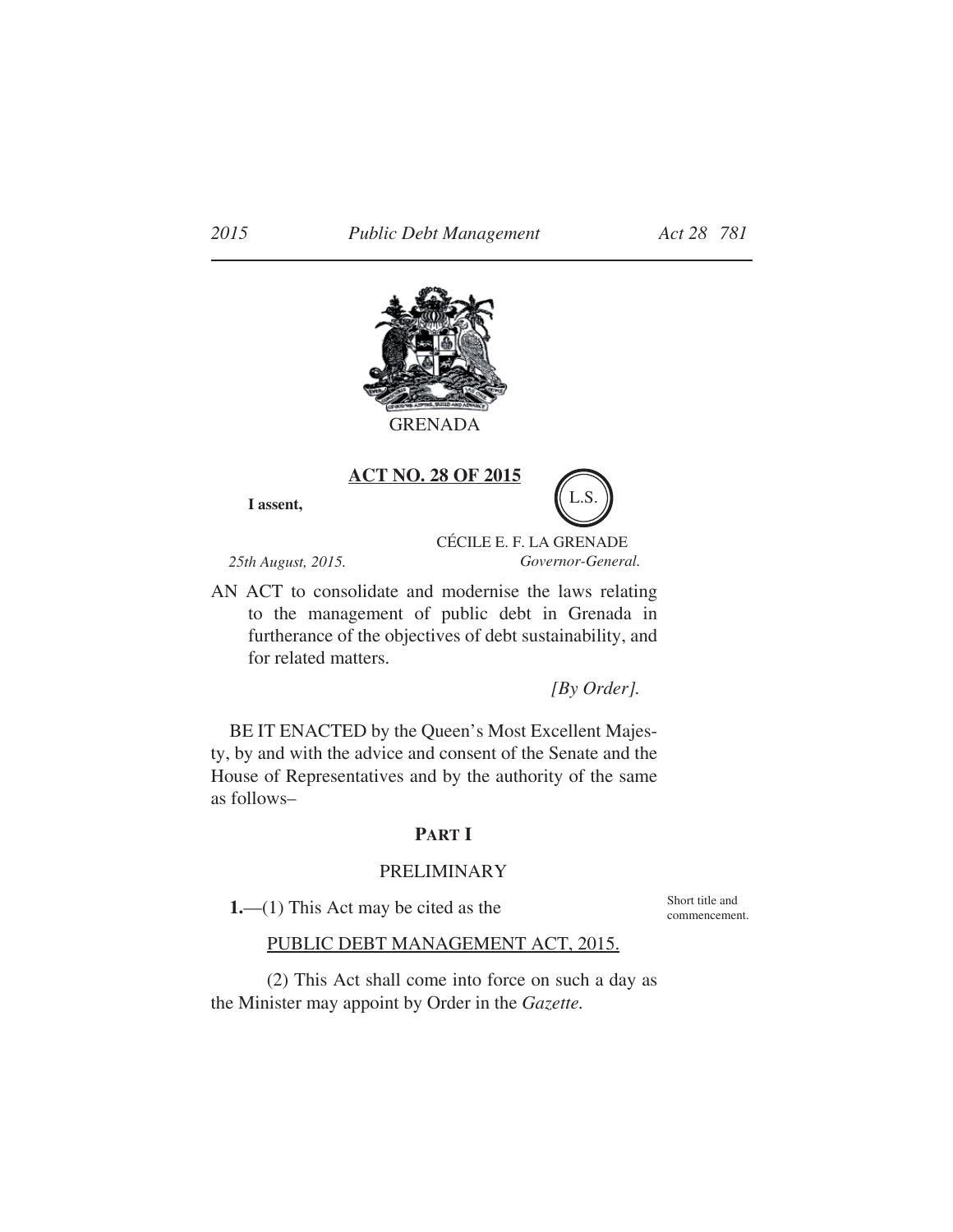**2.** In this Act– Interpretation.

> "book-entry" means the recording of the holding and ownership of Government securities in noncertificated form or non-physical form through a computerised system established and maintained by the Minister or his or her agent pursuant to section 14;

> "Central Government" means every branch, ministry, department, and agency of Government, and includes all special funds established and maintained by the Government under the Consolidated Fund;

> "Central Government debt" means all Central Government direct liabilities and includes advances, arrears, compensation claims, finance leases, Government securities, loans, overdrafts, promissory notes, and suppliers' credit arrangements;

- "Consolidated Fund" means the Consolidated Fund established pursuant to section 75 of the Constitution;
- "contingent liabilities" means possible obligations which shall arise by the occurrence or non-occurrence of one or more uncertain future events not wholly within the control of the Government and includes debt guarantees, demand or price guarantees, and termination clauses or other default provisions that could imply a transfer of liabilities to the Government, but excludes letters of comfort;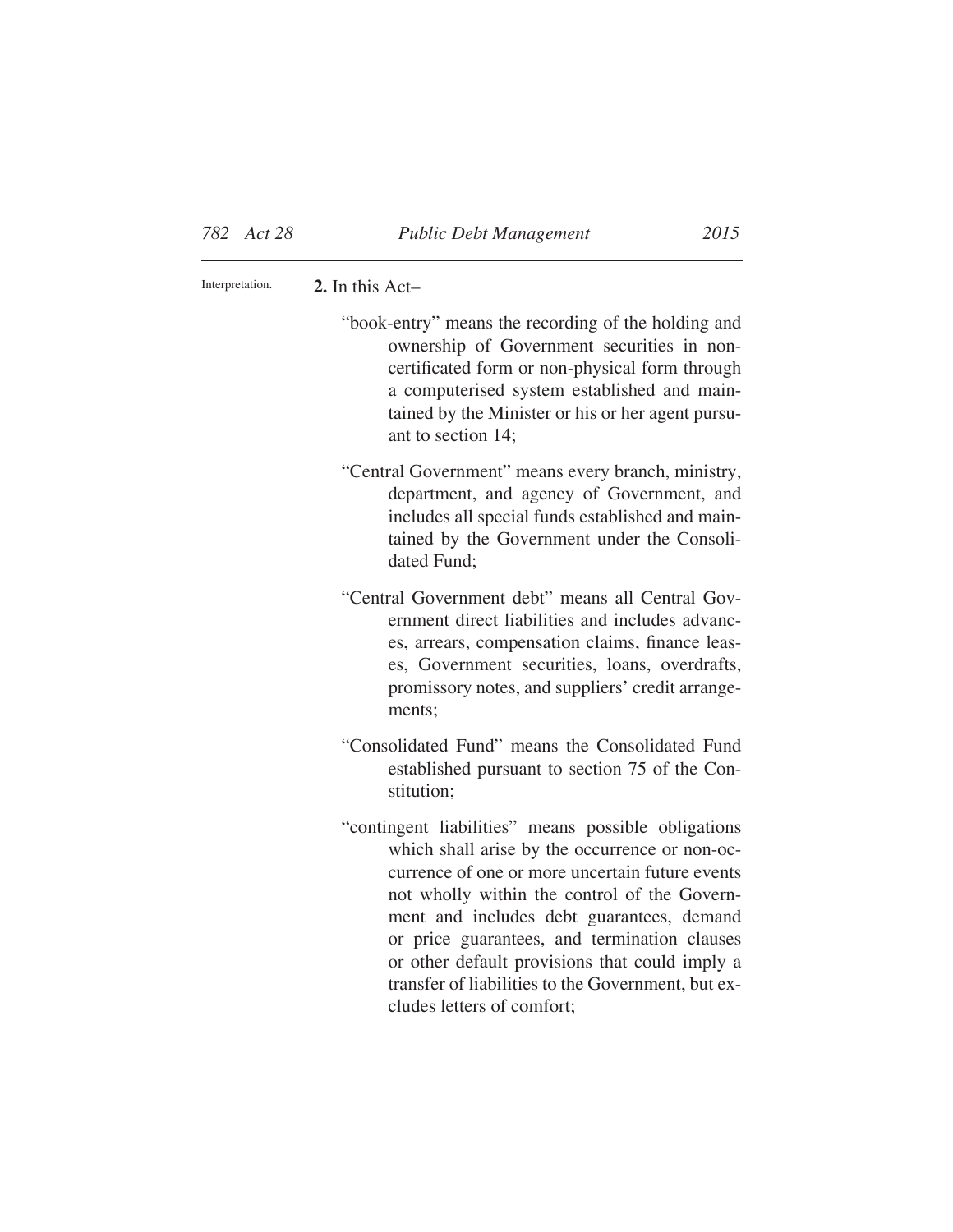- "Debt Management Unit" means the division of the Ministry with responsibility for debt management;
- "Fiscal Responsibility Act" means the Fiscal Responsibility Act, 2015;
- "finance lease" means financial arrangements by which capital assets are used by the lessee in exchange for payment of lease fees over the term of the lease, with an option to acquire title to such assets at a pre-agreed price;
- "GDP" means the level of nominal gross domestic product measured at market prices that has not been adjusted for inflation, as published from time to time by the Statistical Office;
- "Government securities" means securities issued in the name of and on behalf of the Central Government and includes debentures, treasury bills, treasury notes, and treasury bonds;
- "line minister" means the minister responsible for overseeing a statutory body, a Governmentowned corporation, or a Government-controlled corporation;
- "long term" means a period equivalent to or exceeding five fiscal years;
- "medium term" means a period not exceeding five fiscal years;
- "medium-term debt management strategy document" means a document, referred to in section 5, that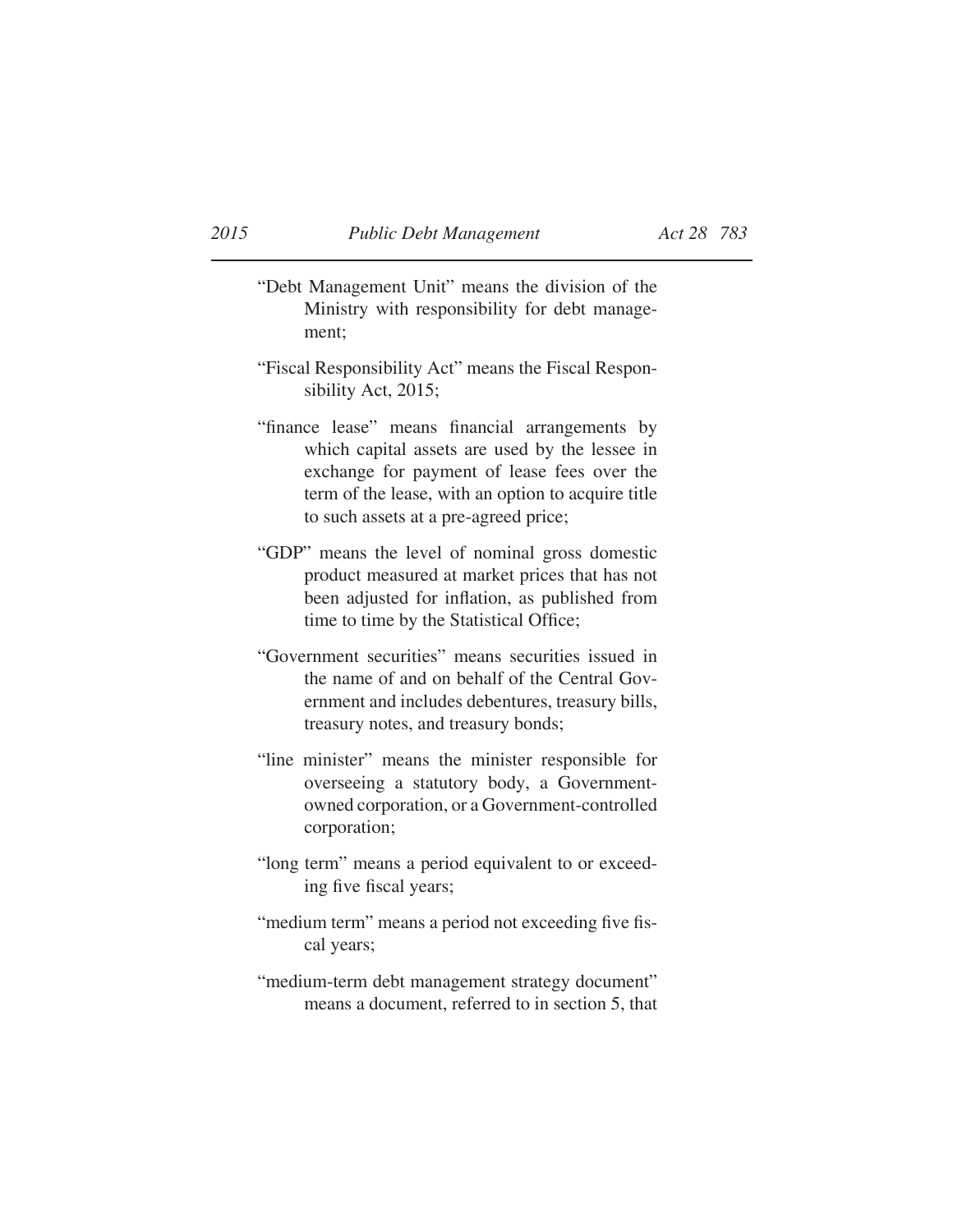outlines the debt management strategy for a medium term;

"Minister" means the Minister of Finance;

"Ministry" means the Ministry of Finance;

- "public-private partnership" means a contract or arrangement governed by a long-term procurement contract between one or more public entities and one or more private entities, for providing or managing a public asset and associated services through the appropriate sharing of resources, risks and rewards;
- "public debt" includes all Central Government direct liabilities including advances, arrears, compensation claims, finance leases, Government securities, loans, overdrafts, promissory notes, and suppliers' credit agreement, and contingent liabilities, but excludes explicit contingent liabilities arising as a result of or in connection with public-private partnerships;
- "Public Debt Coordinating Committee" means the Public Debt Coordinating Committee established pursuant to section 27;
- "Public Finance Management Act" means the Public Finance Management Act, 2015;
- "public sector" means the Central Government, statutory bodies and state-owned enterprises;
- "real GDP" means the level of gross domestic product at base year market prices;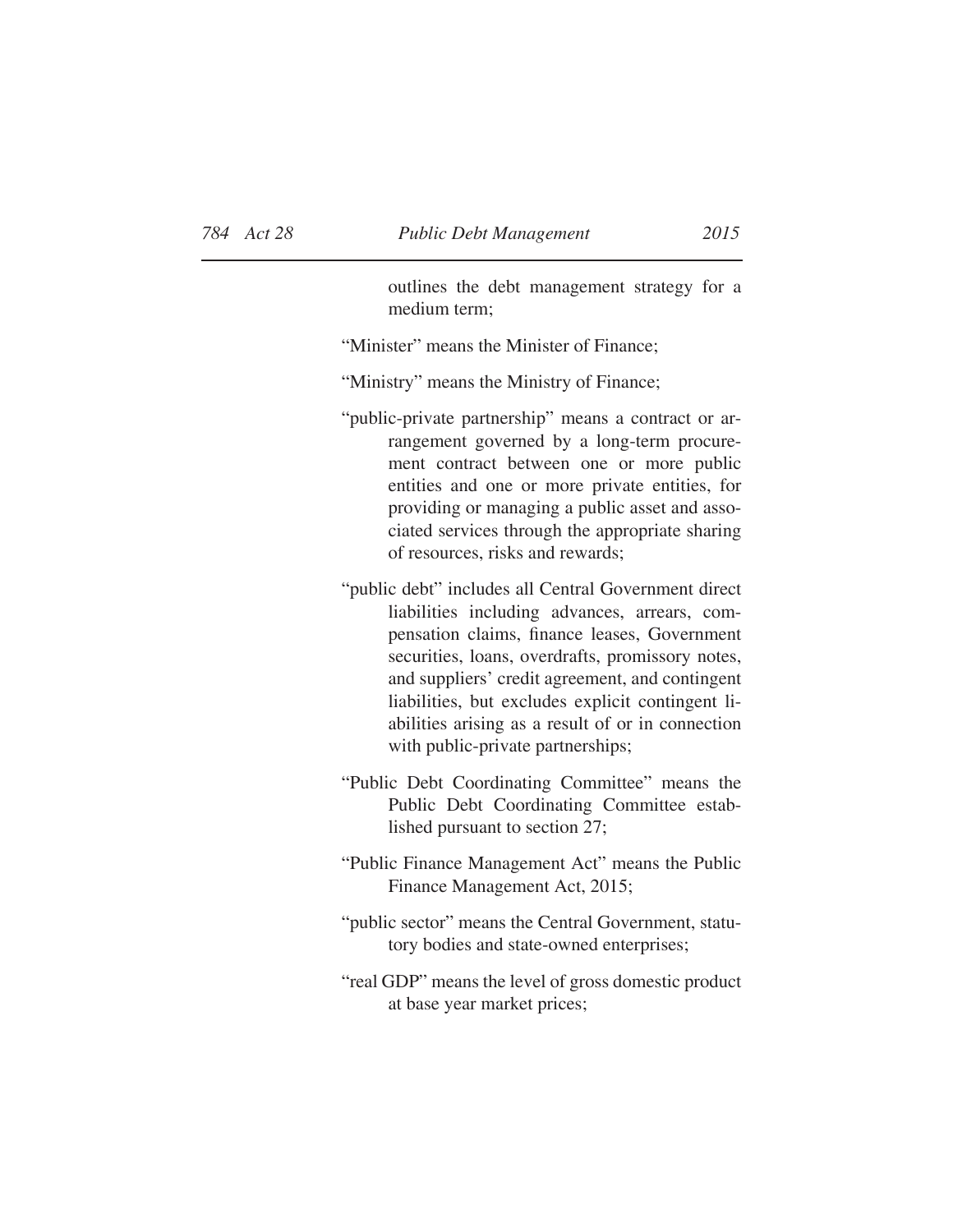"real GDP growth rate" means the rate of change of real GDP on an annual basis;

- "state-owned enterprise" means an entity whether or not incorporated under company law, being–
	- (a) a company in which the Government or an agency of the Government, by the holding of shares, is in a position to direct the policy of that company through among other things its representation on the governing board of the entity; or
	- (b) a company, Board or Authority established under any special enactment which recovers a significant proportion of its operating costs through charges on users,

and being determined by the Minister to be a stateowned enterprise;

- "Statistical Office" means the Statistical Office established pursuant to section 3 of the Statistics Act, Chapter 311;
- "statutory body" means a body set up by an enactment with statutory powers and operational autonomy to carry out Government-related functions and which are part of and under the direct control of the Government;
- "supplier's credit agreement" means credit arrangements by which goods or services are supplied on credit for payment at future dates agreed between the supplier and purchaser.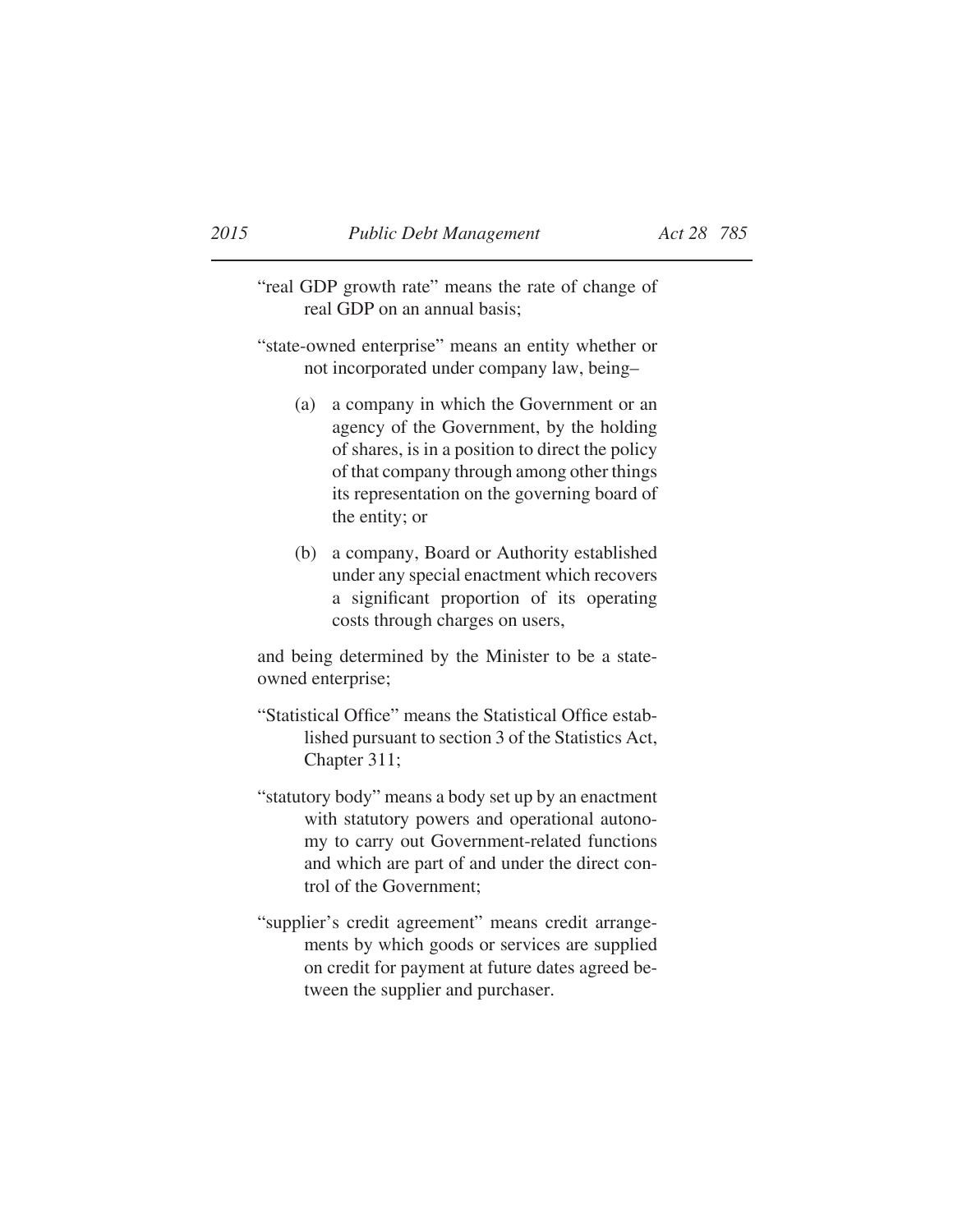**3.** This Act applies to all matters related to the management of direct and contingent debt liabilities of the public sector and sets out provisions relating to public sector borrowing, contingent liabilities, lending, and related matters. Scope and application of this Act.

Objects of this Act.

**4.** The objects of this Act include–

- (a) ensuring that the financing needs of the Government are met on a timely basis and that its debt service obligations are met at the lowest cost over the medium-to-long term, in a manner that is consistent with an acceptable and prudent degree of risk;
- (b) providing a framework for management of public debt in a manner that achieves and maintains sustainable debt; and
- (c) ensuring that public debt management operations support the establishment of a well-developed domestic debt market in the medium-tolong term.

## **PART II**

# DEBT MANAGEMENT STRATEGY AND SUSTAINABILITY ANALYSIS

Medium-term debt management strategy.

**5.**—(1) The Minister shall cause to be prepared a medium-term debt management strategy document on an annual rolling basis, which shall take into account–

- (a) the macroeconomic framework of the Government;
- (b) the costs and risks embedded in the debt portfolio;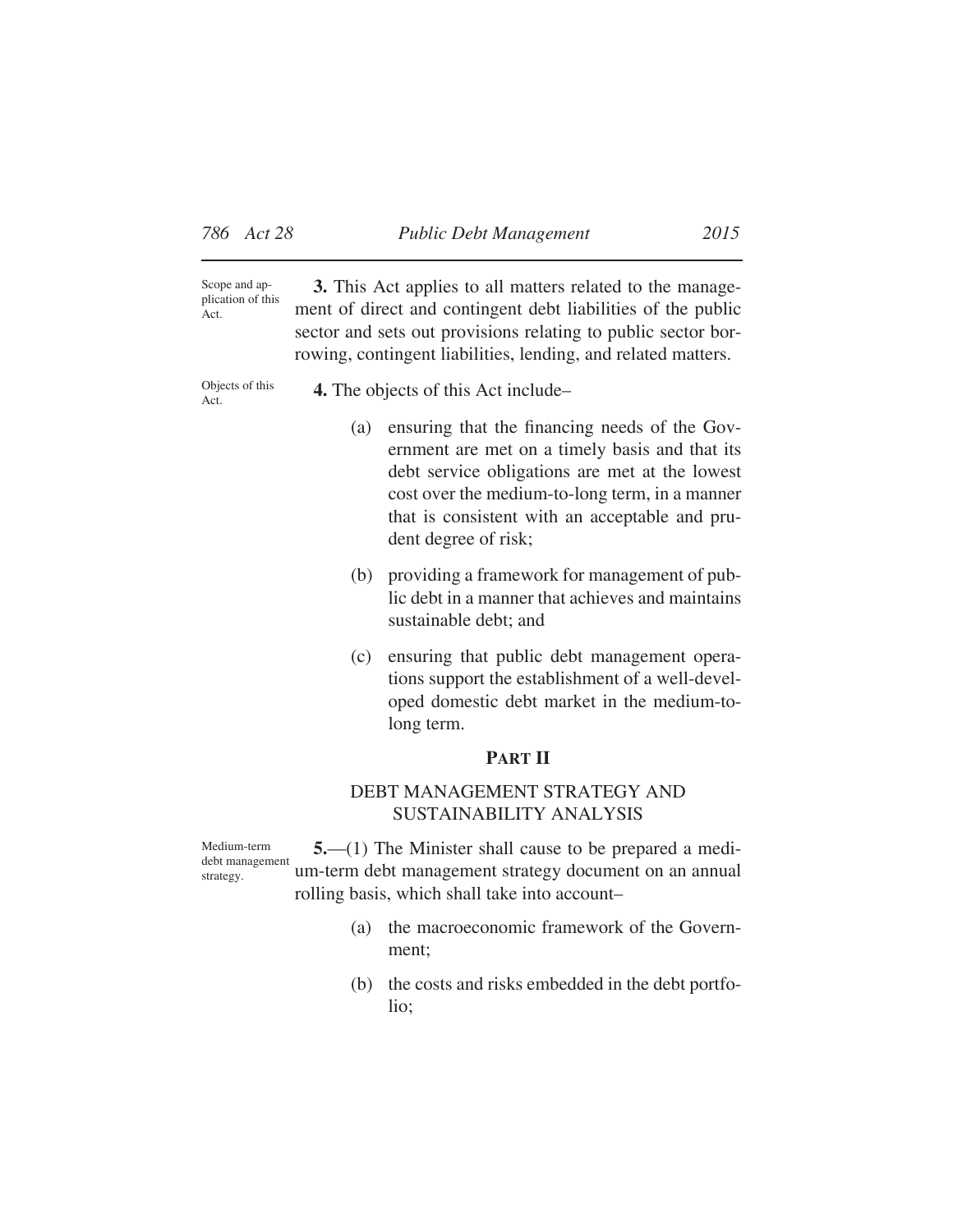- (c) estimated future borrowing requirements of the Government;
- (d) relevant market conditions; and
- (e) such other factors as may be relevant for the development of the medium-term debt management strategy document.

(2) The medium-term debt management strategy document under subsection (1) shall set out–

- (a) risk-control benchmarks and risk-tolerance benchmarks, including guidelines or ranges for the acceptable market risks in the debt portfolio;
- (b) medium-term targets for the composition, currency mix, interest rate mix, and maturity profile; and
- (c) proposed measures to support development of the domestic public debt market.

(3) The Minister shall lay the medium-term debt management strategy document before Parliament, no later than two months prior to the commencement of every fiscal year.

(4) All public debt permitted under this Act shall be undertaken in compliance with the medium-term debt management strategy document.

**6.**—(1) For every fiscal year, the Minister shall cause to Annual borrowbe prepared a borrowing plan to meet the aggregate esti- ing plans. mated borrowing requirements of the public sector for the fiscal year.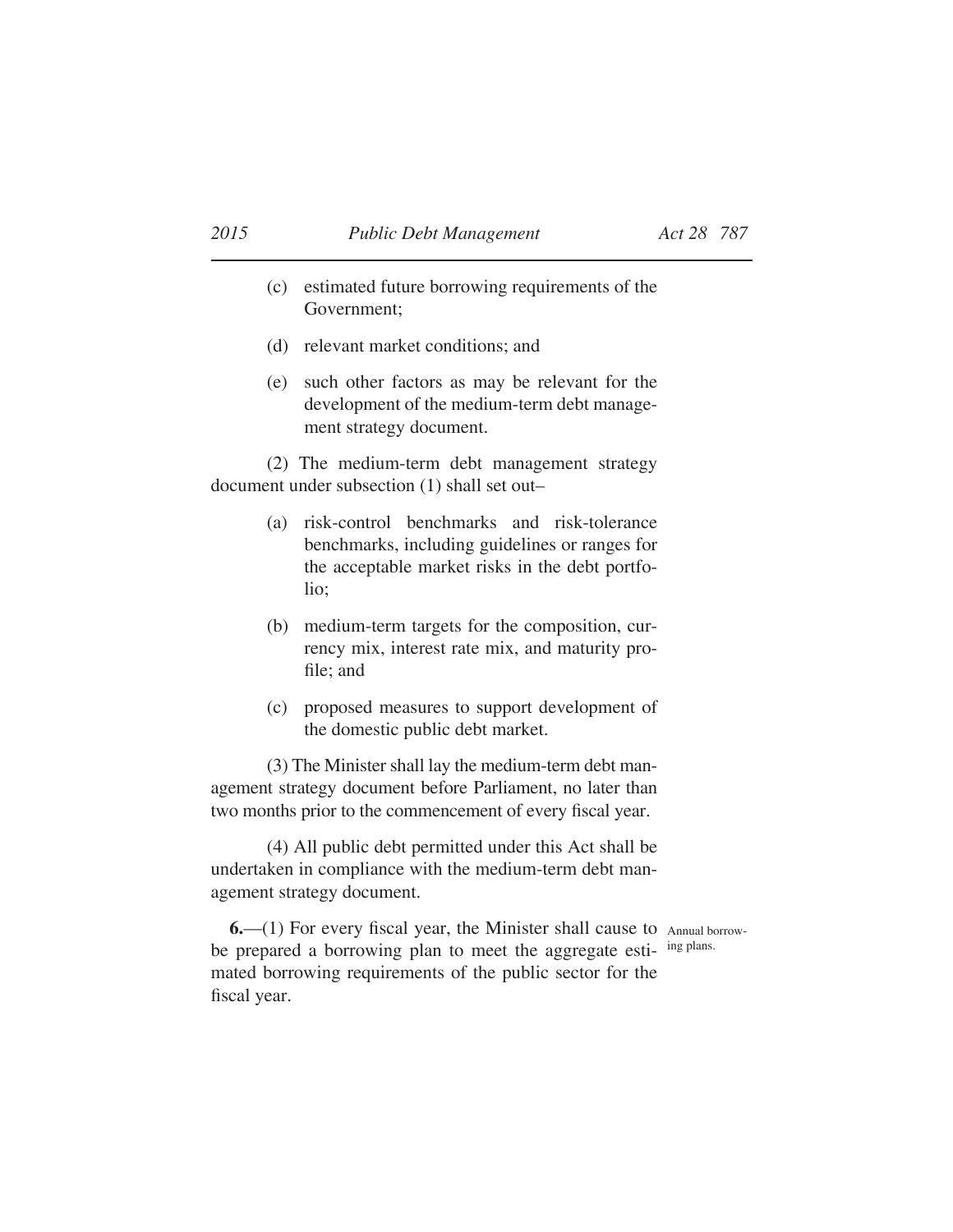(2) The annual borrowing plan shall be based on the approved medium-term debt management strategy and the annual cash flow forecast for the public sector, and shall include planned borrowing operations over the fiscal year, the debt instruments to be used, and the indicative timing of borrowing.

(3) The borrowing plan shall be updated at least half yearly and approved by the Minister.

(4) The approved borrowing plan and any updates thereof shall be attached to the annual or supplemental budgets, laid in Parliament by the Minister.

Debt sustainability analysis.

**7.**—(1) The Minister shall cause a debt sustainability analysis to be undertaken for the public sector every fiscal year, which shall take into account–

- (a) the present and forecasted stock of public debt, including contingent liabilities in relation to the baseline;
- (b) forecasted growth of the economy of Grenada and its vulnerability to shocks, including a negative shock to real GDP growth, nominal depreciation, interest rate shock and contingent liability shock; and
- (c) such other factors as may be relevant for the debt sustainability analysis.

(2) The Minister shall submit for approval by Cabinet, no later than two months before the end of the fiscal year for which the debt sustainability analysis is conducted, a report reflecting the results of the debt sustainability analysis conducted and the methodology used.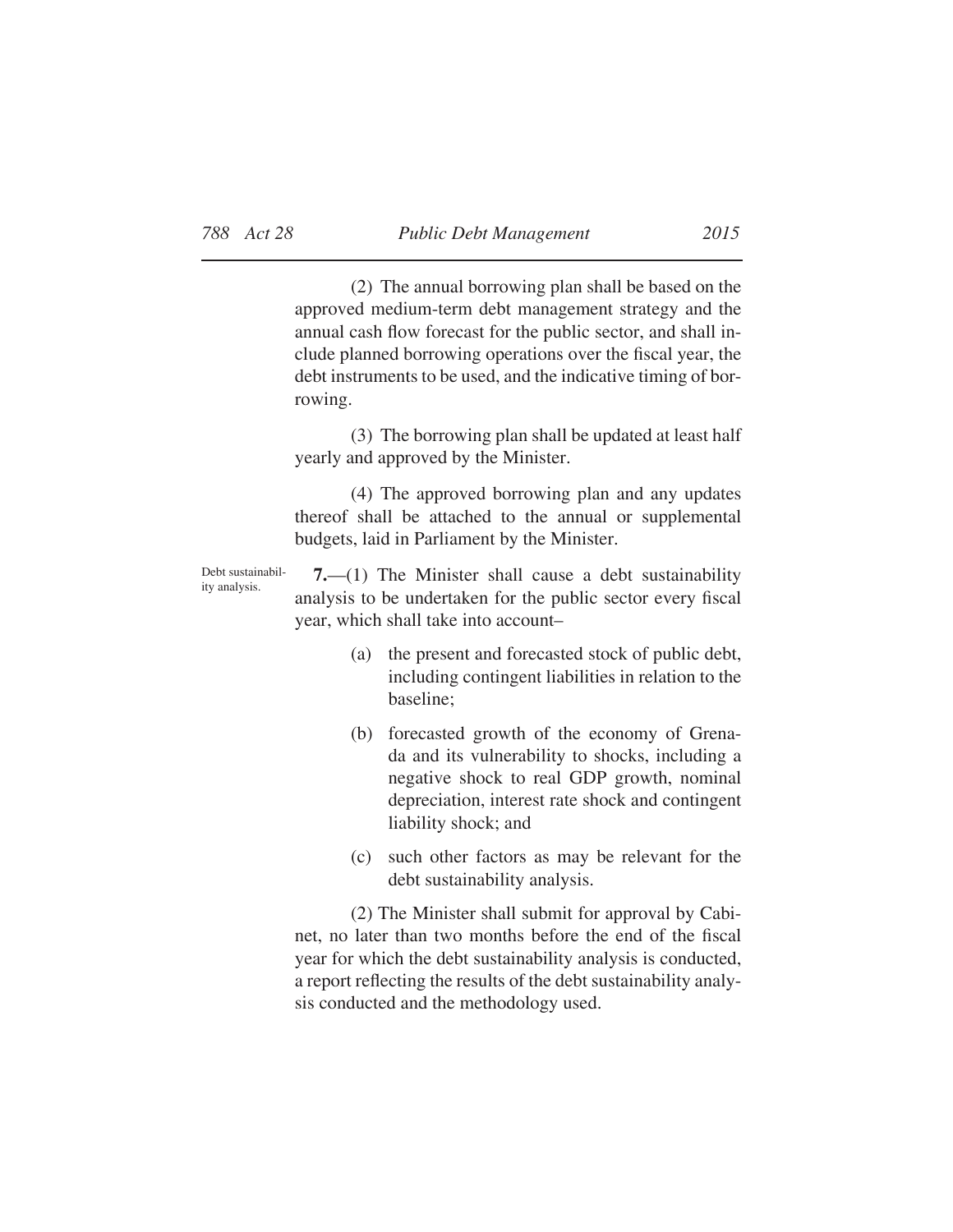# **PART III**

# GOVERNMENT BORROWING

**8.**—(1) Subject to the provisions of this Act and other Authority of relevant enactment, and subject to the approved mediumterm debt management strategy and borrowing plans under sections 5 and 6 respectively, the Government may borrow from any legitimate source, in such form and on such terms and conditions as may be determined by Cabinet.

(2) The Minister on behalf of the Government, on the advice of the Attorney-General–

- (a) shall negotiate and execute all agreements and other documentation for the purpose of borrowing pursuant to subsection (1); and
- (b) may, notwithstanding subsection (1) and pursuant to section 13, determine the form and the terms and conditions of borrowing, where the source of borrowing is an overdraft arrangement, or the execution of a bond market transaction, that is consistent with the borrowing plan under section 6.

(3) Prior to signing of any supplier's credit agreement, or finance lease agreement, the Minister shall cause to be prepared an assessment of the costs and risks to be borne by the Government under such agreement, including a comparison with other available financing options, the results of which shall be documented in writing.

borrow.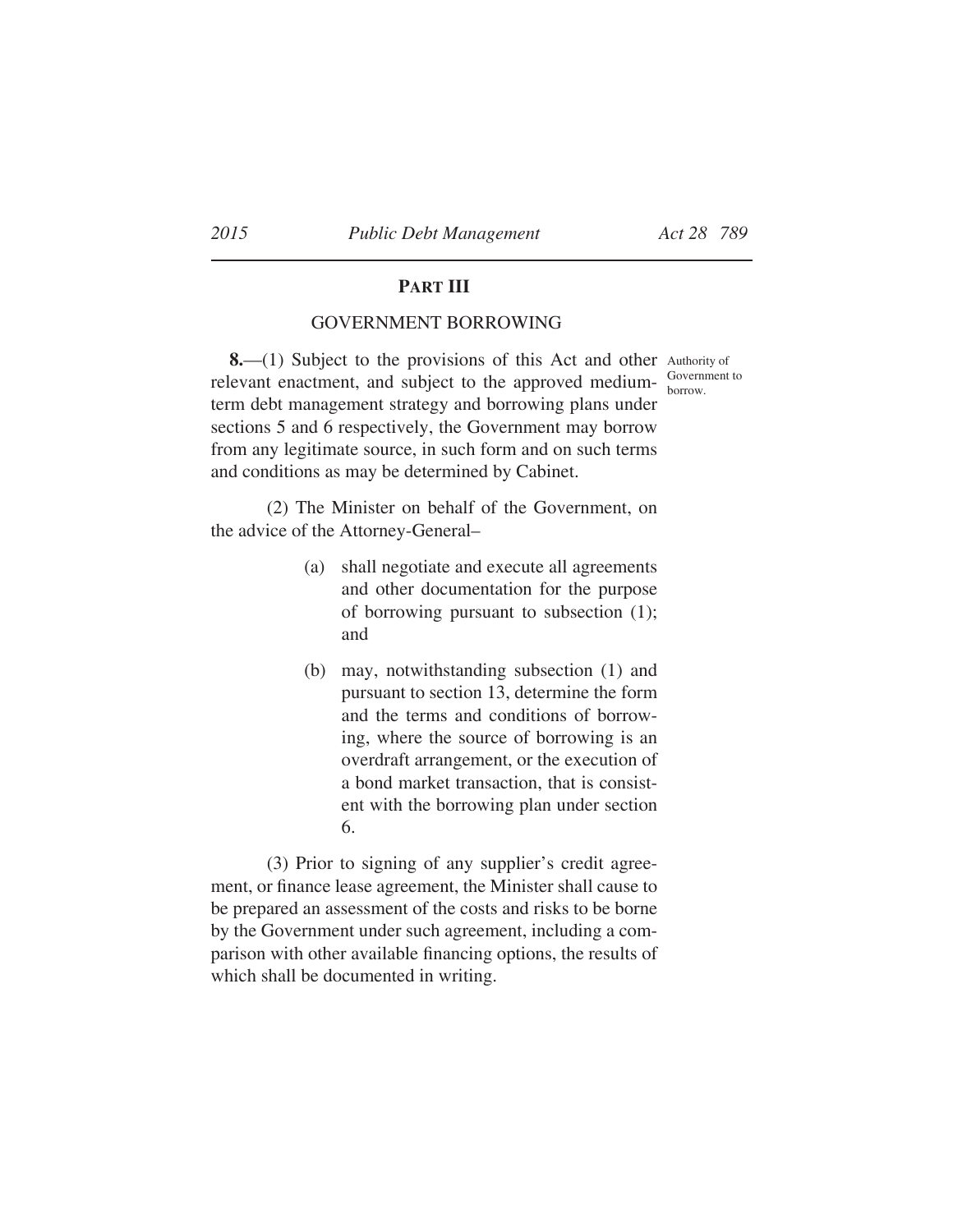**9.** The Government may borrow under this Act to meet fiscal requirements, which shall include– Purpose of Government borrowing.

- (a) to finance any Government budget deficit;
- (b) to maintain a prudent credit balance on the Consolidated Fund;
- (c) to finance capital projects reviewed and approved by Cabinet;
- (d) to on-lend to statutory bodies;
- (e) to honour obligations under Government guarantees created in accordance with the provisions of this Act;
- (f) to refinance outstanding or maturing public debt, prepay or buy back outstanding public debt, or exchange existing public debt for new public debt;
- (g) to immediately mitigate or eliminate effects caused by a natural or environmental disaster or any other national emergency as may be approved by Cabinet;
- (h) to replenish its foreign currency reserves to strengthen its balance of payments;
- (i) to support, to the extent that market conditions, prudence and policy goals permit, the development of the domestic debt market through a viable interest rate curve for Government borrowing, using appropriate benchmark issues to help track the prevailing costs of short-term, medium-term and long-term financing; and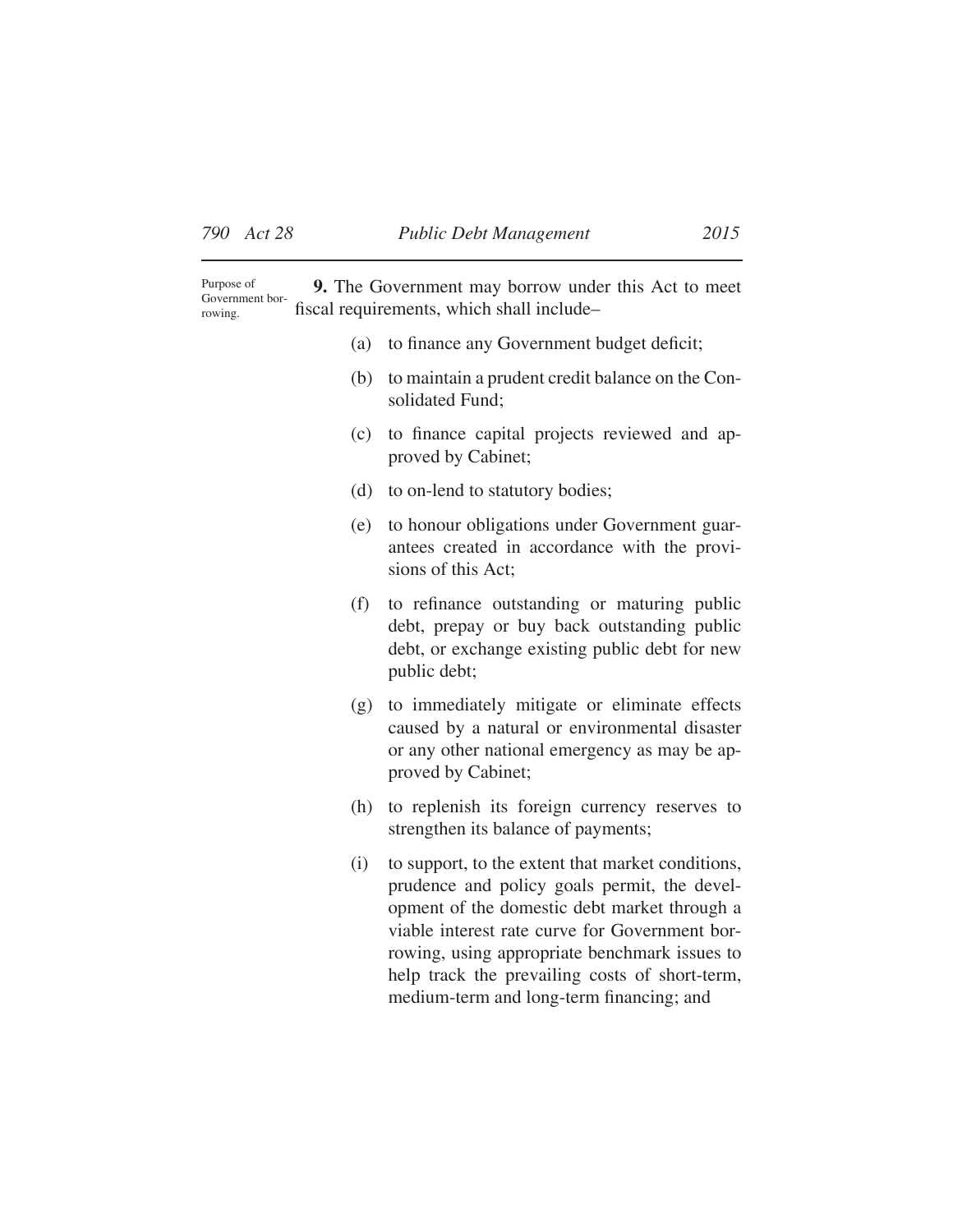(j) to meet any other purpose as may be approved by Parliament.

10. The Minister may, with the consent of the lender and Debt manageupon such terms and conditions as the Minister may on be- ment operations. half of the Government, agree–

- (a) to repurchase outstanding Central Government debt;
- (b) to repay or prepay principal and/or interest due on any outstanding Central Government debt;
- (c) to renegotiate the terms and conditions of any outstanding public debt;
- (d) to reopen securities, to reduce fragmented issuance and build larger benchmark securities;
- (e) to convert public debt from one form to another;
- (f) to exchange outstanding Government securities with other types of Government securities on such conditions in accordance with this Act; and
- (g) to consolidate two or more public debt instruments into a single debt obligation.

obligations and Fund.

11.-(1) All monies borrowed by the Government, by Central Govway of advances, loans, or the issuance of Government securities in accordance with the provisions of this Act or any Consolidated other relevant enactment, shall be paid into the Consolidated Fund, and shall be available in any manner in which the Consolidated Fund is available or paid into a special fund for that purpose, if consistent with applicable laws.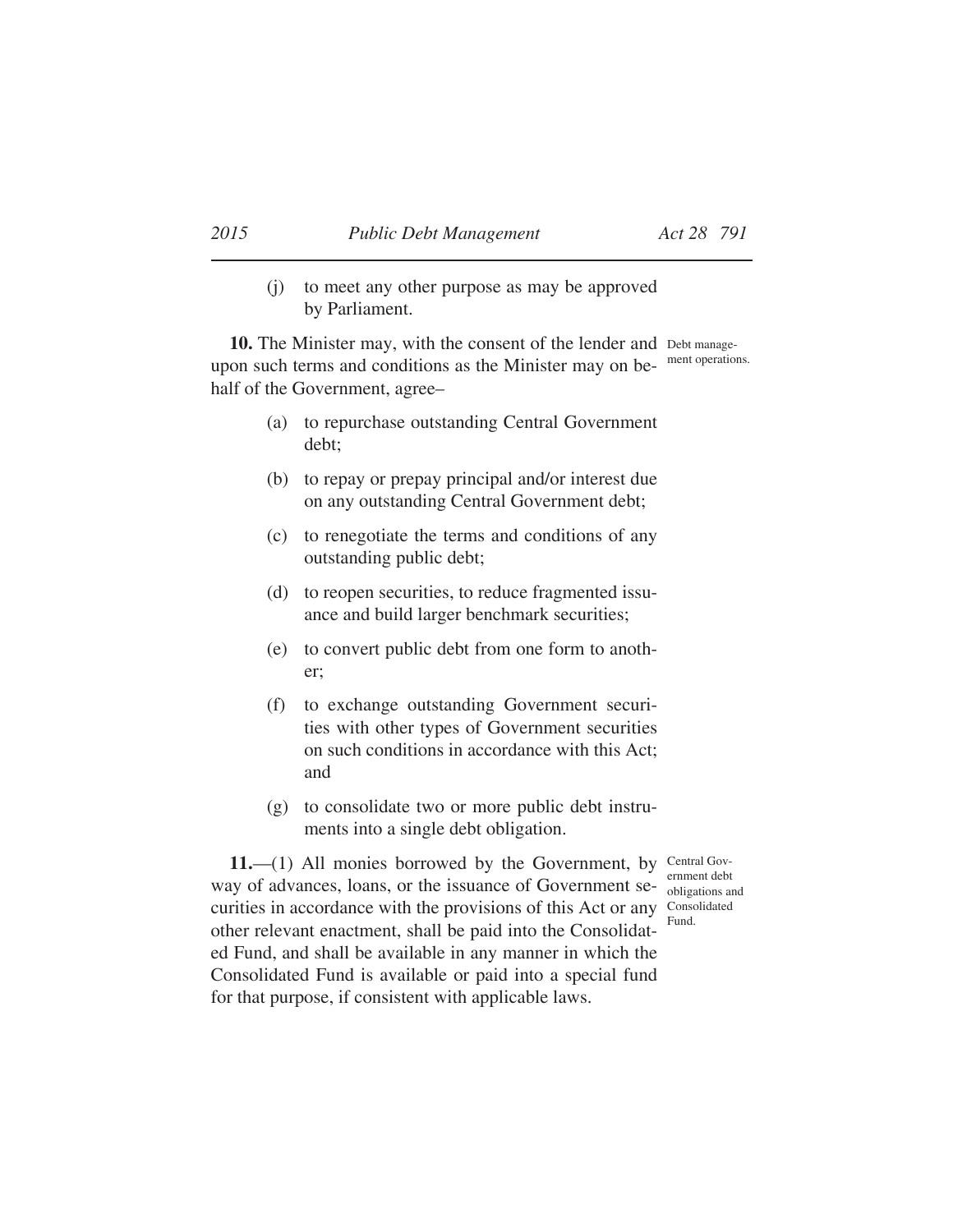(2) The principal amount and interest, as provided for by the terms of the transaction, paid on Government borrowing, including Government securities and other expenses and charges related thereto as approved by the Minister, are hereby charged upon and shall be payable out of the Consolidated Fund without further appropriation.

Sustainable debt target.

**12.**—(1) The ratio of the total of–

- (a) the total stock of public sector debt from domestic or external sources for any purpose, including the total sum of debt guaranteed by the Government including contingent liabilities assumed by the Government;
- (b) the debt and contingent liabilities of statutory bodies and state-owned enterprises; and
- (c) such sums as may be necessary to defray expenses in connection with such liabilities,

to the GDP shall not exceed the public debt target prescribed pursuant to the Fiscal Responsibility Act.

(2) For purposes of computing the ceiling referred to in subsection (1), liabilities denominated in foreign currencies shall be converted into Eastern Caribbean Currency at the official exchange rate prevailing at the time of conversion.

Government securities.

**13.**—(1) Subject to any other provision of this Act, the Minister may cause to be issued Government securities in the manner provided for by this Act for any purpose specified in section 9, upon terms and conditions negotiated by the Minister.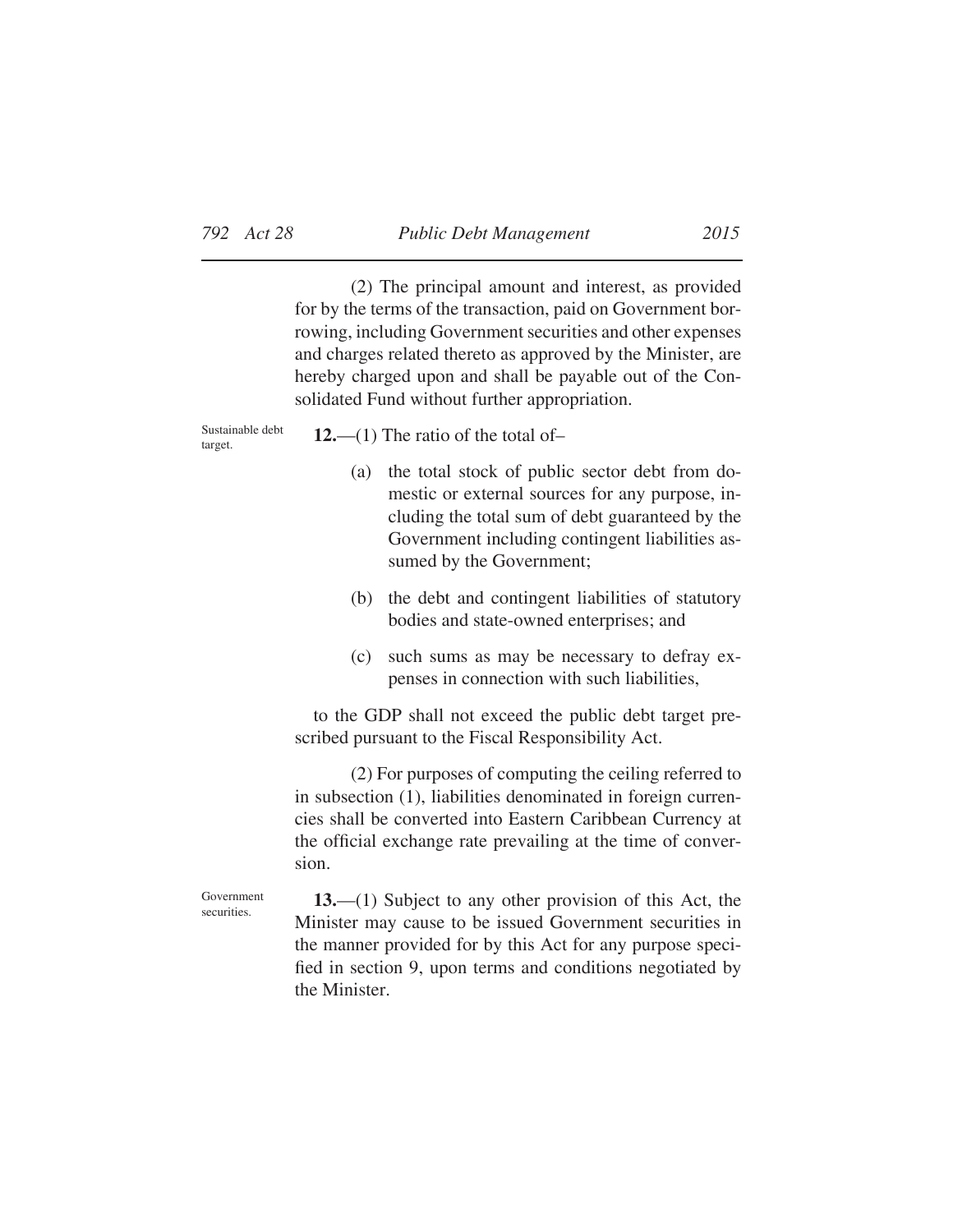(2) The general terms and conditions under which Government securities shall be issued shall be evidenced in a prospectus issued and published in one local newspaper and on the website of the Government, prior to the issuance of such Government securities, and such prospectus shall include provisions on–

- (a) the amount sought to be raised from issuance of the Government securities and denominations in which they are available;
- (b) the maturity of the instrument;
- (c) whether the Government security is to be issued on an interest-bearing basis or a discount basis, and the method of computing interest rates;
- (d) dates on which principal and interest will be paid;
- (e) the eligibility of the Government security for stripping into individual principal and interest components after issuance; and
- (f) the procedures for registration of holdings of Government securities.

(3) The Debt Management Unit shall ensure that, before Government securities are issued and at all times before their maturity or earlier redemption, the terms and conditions of all outstanding Government securities published in the form of prospectuses under subsection (2), are published in one local newspaper and on the website of the Government.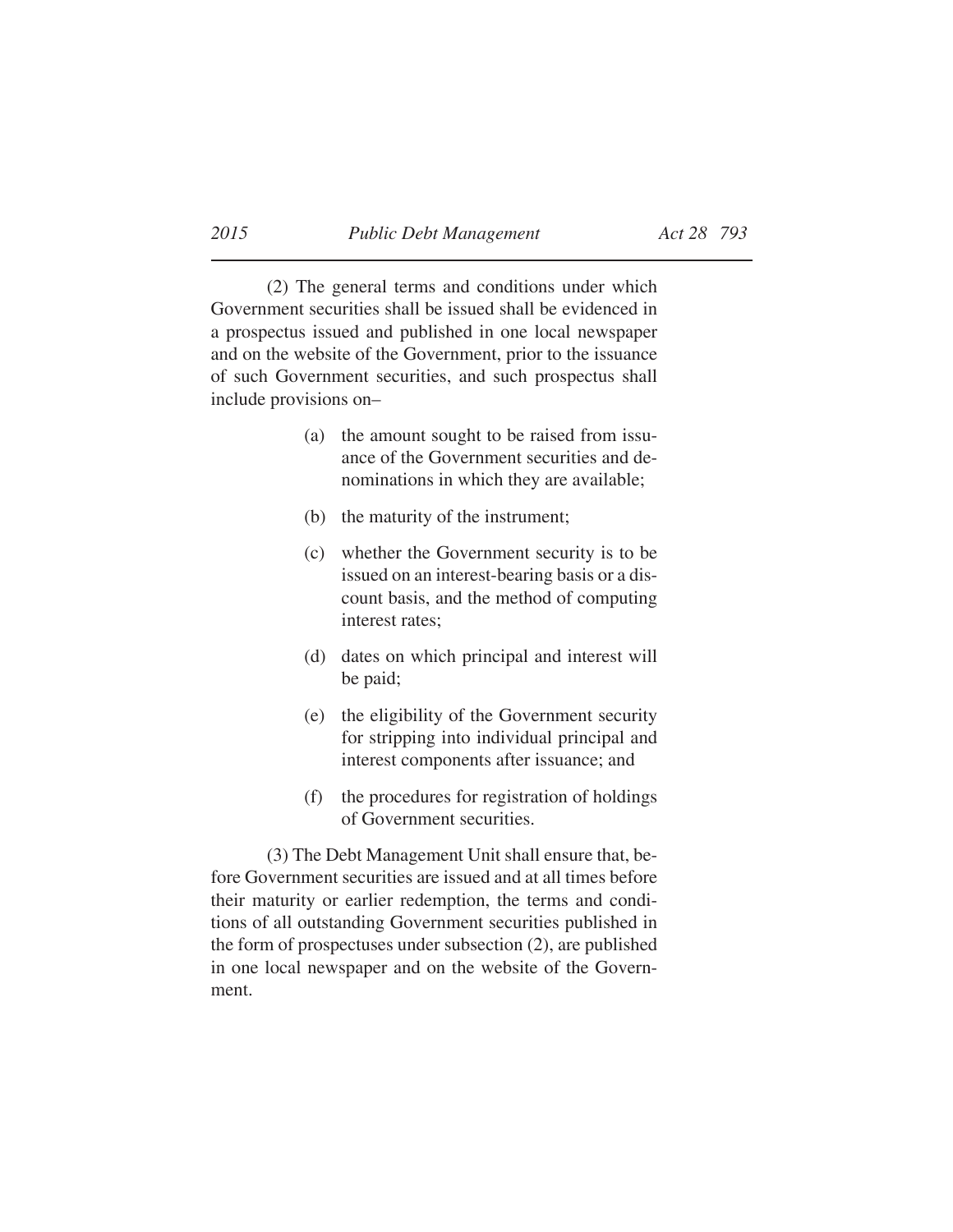(4) The Minister shall prescribe by regulations the modalities and procedures for the issuance, clearing and settlement of Government securities, which shall include–

- (a) whether Government securities will be issued by private or public offering, and whether on tap, by auction, or other methods, and if by auction the modalities for publication of an annual auction calendar;
- (b) whether Government securities will be offered for sale on a competitive or other basis and whether this will be a reopening of an existing issue;
- (c) the eligibility requirements for the purchase of Government securities;
- (d) the method of computing interest rates;
- (e) the methods of clearing and settlement of transactions; and
- (f) the procedure for registration of holdings of Government securities.

 $(5)$  The Minister shall have the sole authority to accept or reject on behalf of Government, all bids submitted for Government securities.

**14.**—(1) The Minister shall cause to be established and maintained, a secure computerised system for issuing, recording ownership of, servicing and redeeming all Government securities offered on the domestic, regional, or foreign markets, which shall serve as the electronic register of Government securities.

Register of Government securities.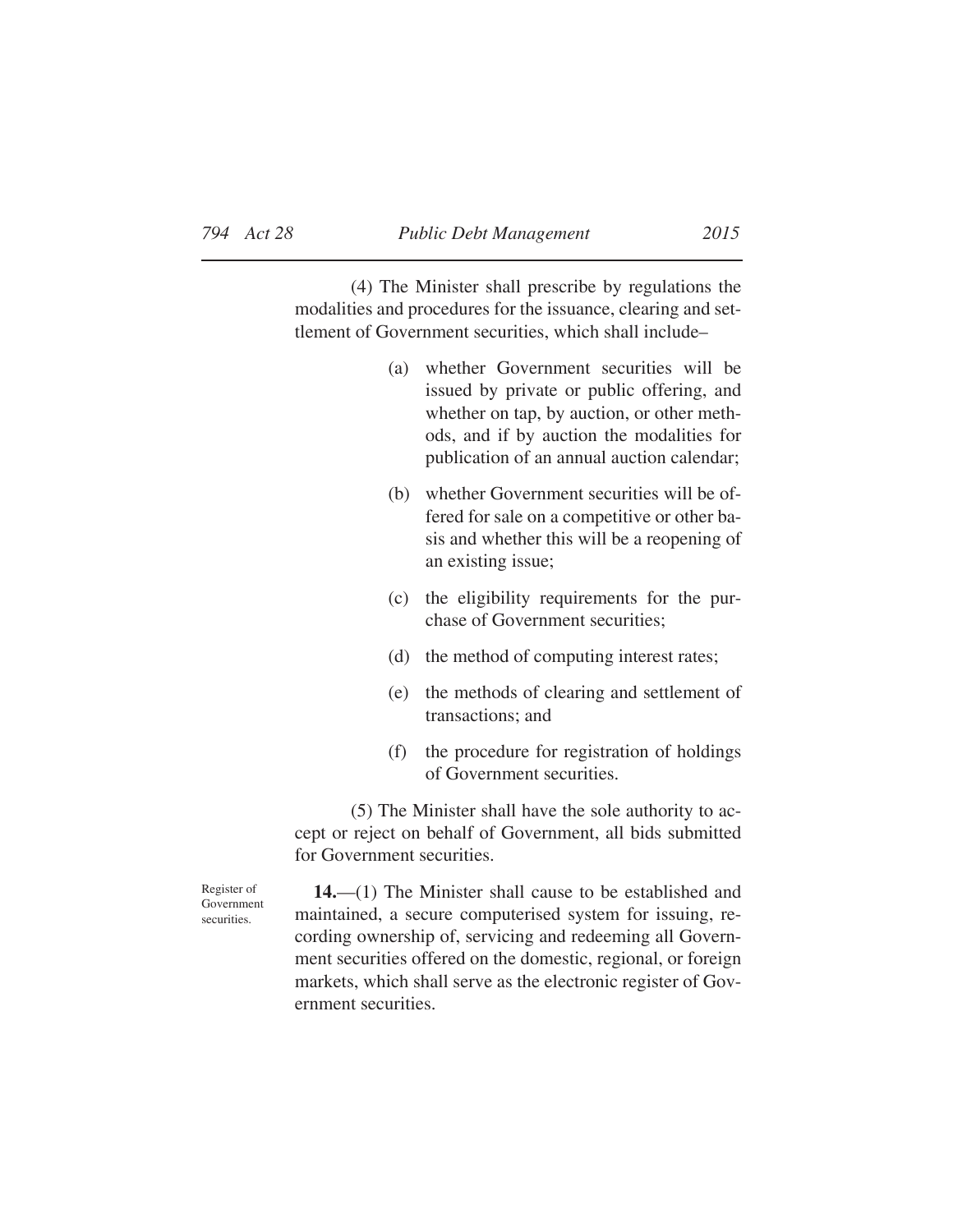(2) Ownership of Government securities and any lawful transfers thereof, including transfers by operation of law in the event of gifts and succession, shall be registered and maintained in only book-entry form in the register of Government securities as established pursuant to subsection (1).

 $(3)$  A certified copy of an extract from the register stating that an entity has holdings of Government securities shall be evidence of the ownership of the specified Government securities by that entity, unless the contrary is proved.

15.—(1) The Minister may appoint, in addition to the Appointment of Eastern Caribbean Central Bank, the Eastern Caribbean Securities Exchange or any other entity as the Government's agent to facilitate the issuance, registration, management, redemption and repayment by the Government of Government securities, upon such terms and conditions as may be agreed in an agency agreement entered into by such agent and the Minister acting on behalf of the Government.

(2) An agency agreement under subsection (1) shall set out the duties of the agent, the remuneration for the performance of such duties, and any authorisations and approvals required by the agent for the duties as well as reporting requirements of the agent.

16. Neither the Minister nor his or her agent appointed No responsibilunder section 15 shall be under any obligation with respect to the fulfilment of any trust, whether expressed, implied or constructive, to which any security may be subject, notwithstanding any notice that the security is held subject to a trust.

17. No stamp duty shall be payable in respect of any Gov- Exemption from ernment securities issued or document executed by or under the authority of the Minister under this Act.

agents.

ity for trust.

stamp duty.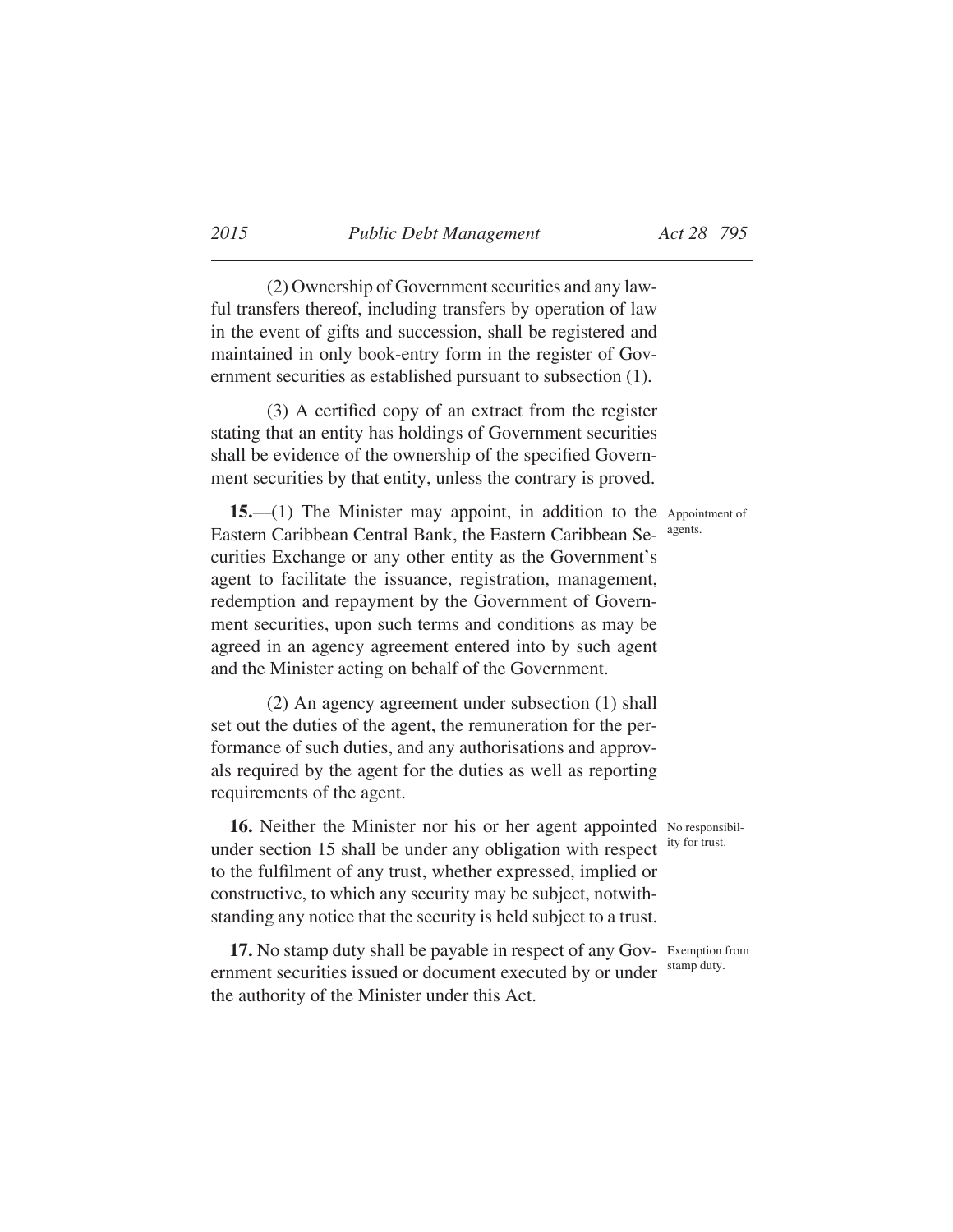Application of tax on interest income and de-

**18.** If any provision is made by or under the law for the time being in force relating to income or investment tax, duction at source. for the deduction of tax on interest income at source, such provision shall apply to interest income from Government securities earned by the lawful holders thereof to the extent envisaged under the law and shall be deducted at source by the Government or its lawful agent for this purpose and remitted to the tax authorities in accordance with the law relating thereto.

# **PART IV** GUARANTEES AND OTHER CONTINGENT LIABILITIES

Authority to guarantee loans.

**19.**—(1) Subject to the provisions of this Act or any other applicable enactment, the Government may in a fiscal year guarantee in such manner and on such terms and conditions as it thinks fit the repayment of the principal, interest, and other payment obligations under foreign or local loan transactions entered into by a statutory body or state-owned enterprise, subject to the approval of Parliament.

(2) Subject to the provisions of this Act and to the approval of Parliament, the Minister shall have sole authority to guarantee loans on behalf of the Government and to sign agreements and other documentation on behalf of the Government in pursuance of subsection (1).

(3) The Minister shall cause to be established and maintained a register of Government guarantees.

Issuing Government guarantees.

**20.**—(1) An entity applying for a Government guarantee shall apply to the Minister.

(2) The Minister may, subject to approval by Parliament, guarantee liabilities pursuant to section 19 (1), if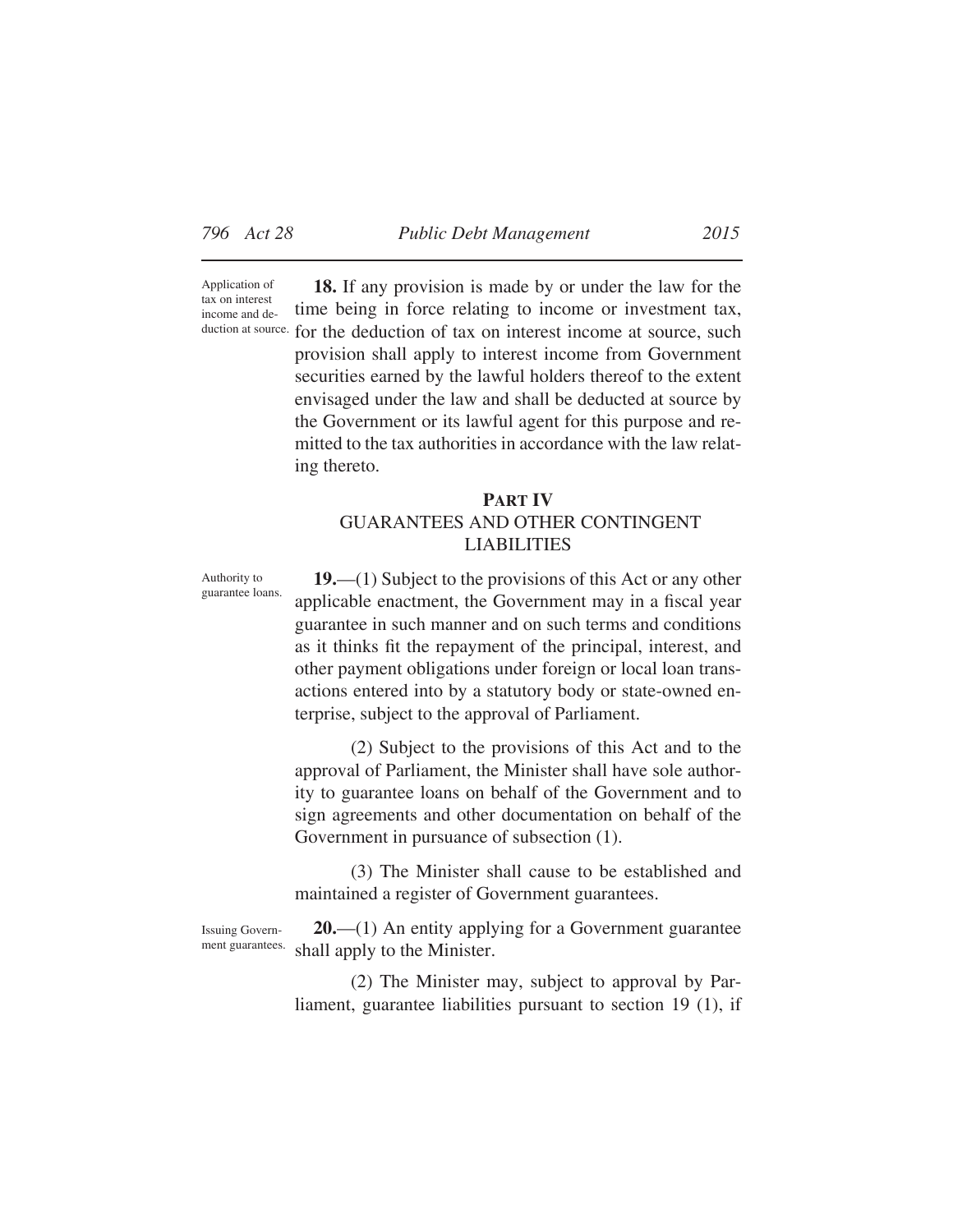the Minister is satisfied through an evaluation by the Debt Management Unit that–

- (a) the purpose of the underlying loan is for a public purpose and that the proposed guarantee is itself expected to serve a specific public policy purpose and the guarantee is evaluated to be the most appropriate mechanism for achieving that public policy objective;
- (b) the terms and conditions of the underlying loan to be guaranteed are such as are consistent with the Government's public debt management objectives and strategy;
- (c) the borrower has the ability to repay the underlying loan obligations and fulfil all payment and other obligations under such loan and under the guarantee and related agreements;
- (d) the borrower is in full compliance with all fiduciary and corporate governance requirements established by the Minister; and
- (e) it is prudent to guarantee such loan having regard to the debt target prescribed pursuant to the Fiscal Responsibility Act.

(3) Every Government guarantee shall be in writing signed by the Minister on behalf of the Government, specifying the terms and conditions upon which the Government guarantee is issued.

(4) Every Government guarantee shall be supported by appropriate legal documentation prepared by the Attor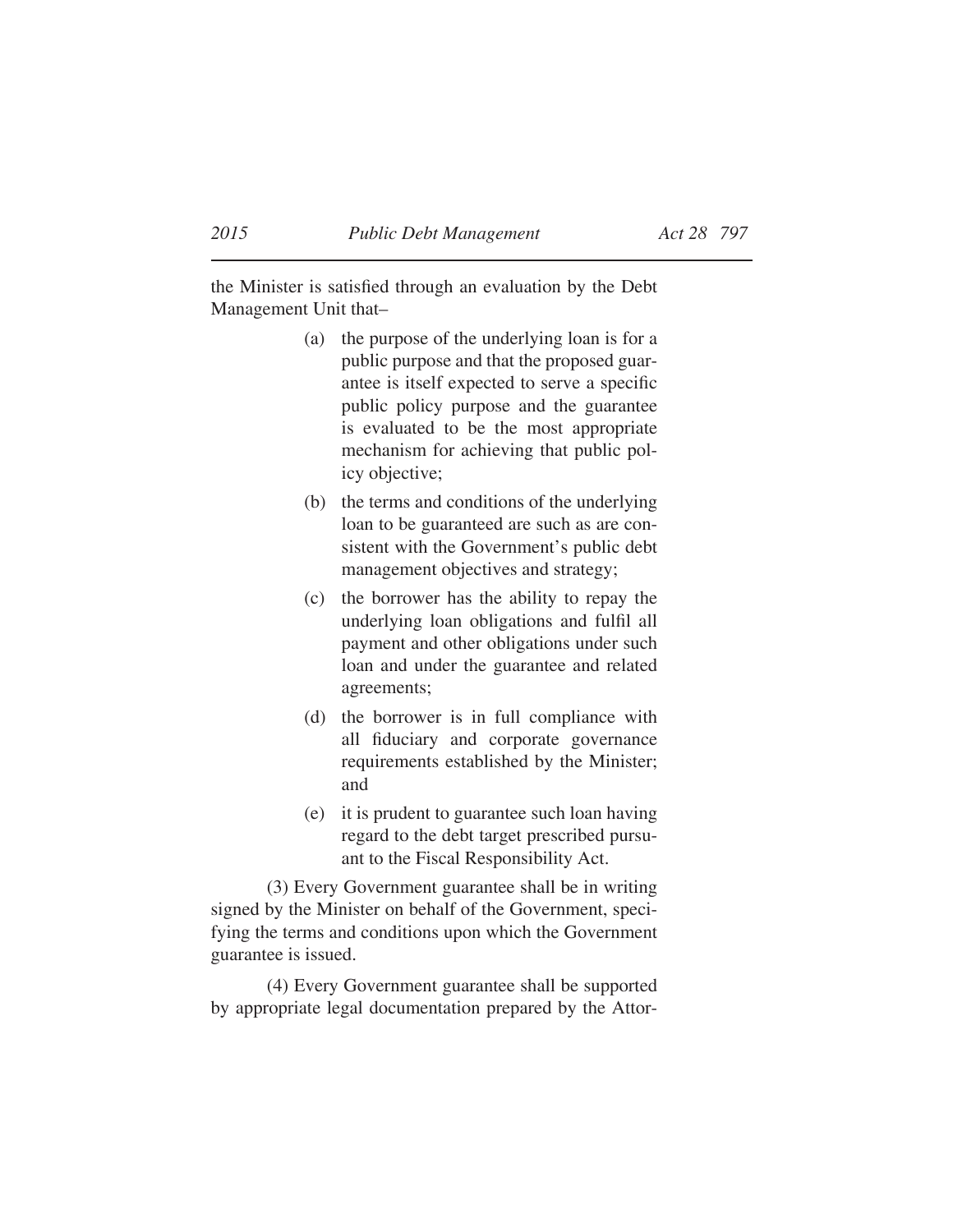ney-General and executed by the borrower whose loan is to be guaranteed, agreeing to indemnify the Government, and under such legal documentation, the borrower shall commit to repaying the Government any money paid by the Government to the creditor under the Government guarantee in the event of default by such borrower.

(5) The Minister shall sign all documentation relating to guarantees on behalf of the Government.

(6) Subject to subsection (5), the Minister may, in writing, appoint an official of the Ministry or another Government official to sign on his or her behalf such documents, and the signing by the official shall be valid as if it had been signed by the Minister.

(7) The borrower shall pay or reimburse the Government, as the case may be, in such manner as the Minister shall direct, including–

- (a) before the Government guarantee is executed by the Minister, a fee to reflect administrative costs incurred by the Government in issuing the Government guarantee, including a fee for the risks borne by the Government;
- (b) an annual guarantee fee as shall be determined by the Minister;
- (c) all other expenses incurred by the Government in relation to the Government guarantee.

(8) Where any guarantee issued by the Government in accordance with the provisions of this Act is called on for payment, the Government shall make good the obligations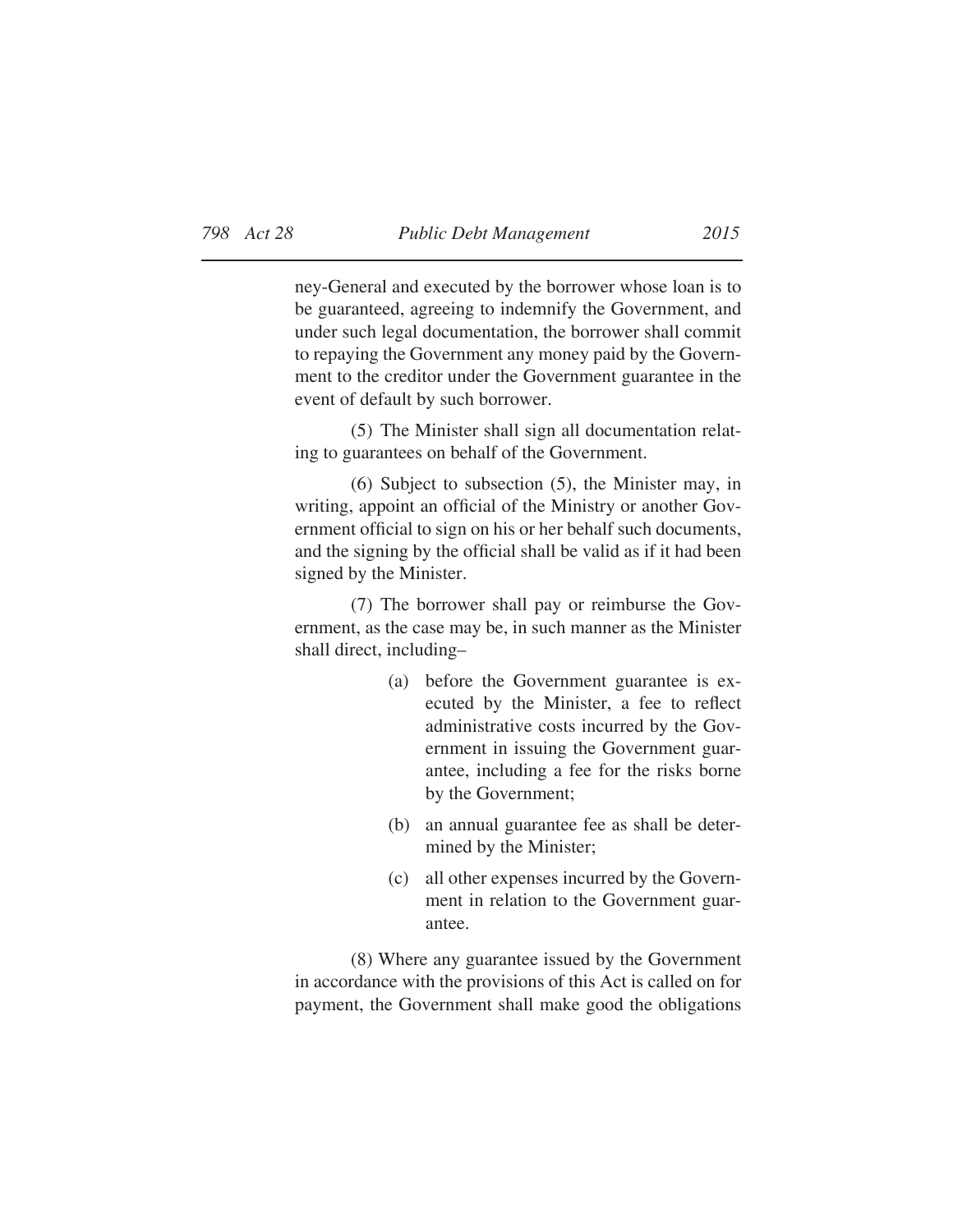of the Government under such guarantee to the creditor and immediately notify the borrower accordingly and demand payment in terms of the indemnity provided by the borrower to the Government under subsection (4).

 $(9)$  Any sum of money required for fulfilling the Government's obligations under a guarantee under this Act shall be charged on and paid out of the Consolidated Fund without further appropriation.

(10) Where the borrower fails to repay the Government when notified by the Government under subsection  $(8)$ , the Government shall proceed to recover any amounts paid under the guarantee including through legal proceedings against the borrower, and interest on the amounts paid shall accrue at the current market rate in favour of the Government until the date of final payment by the borrower.

(11) Any sum paid by the borrower to the Government shall be paid into the Consolidated Fund.

#### **PART V**

# GOVERNMENT LENDING

**21.**—(1) Where the Minister is satisfied that it is in the Lending by public interest, he or she may on behalf of the Government make loans to statutory bodies and state-owned enterprises, subject to such ceiling on Government lending as Parliament may as part of the annual budget approve, on such terms and conditions as may be determined by the Minister and approved by Cabinet.

(2) Before issuing any loan on behalf of the Government under subsection (1), the Minister shall establish through independent evaluation that–

Government.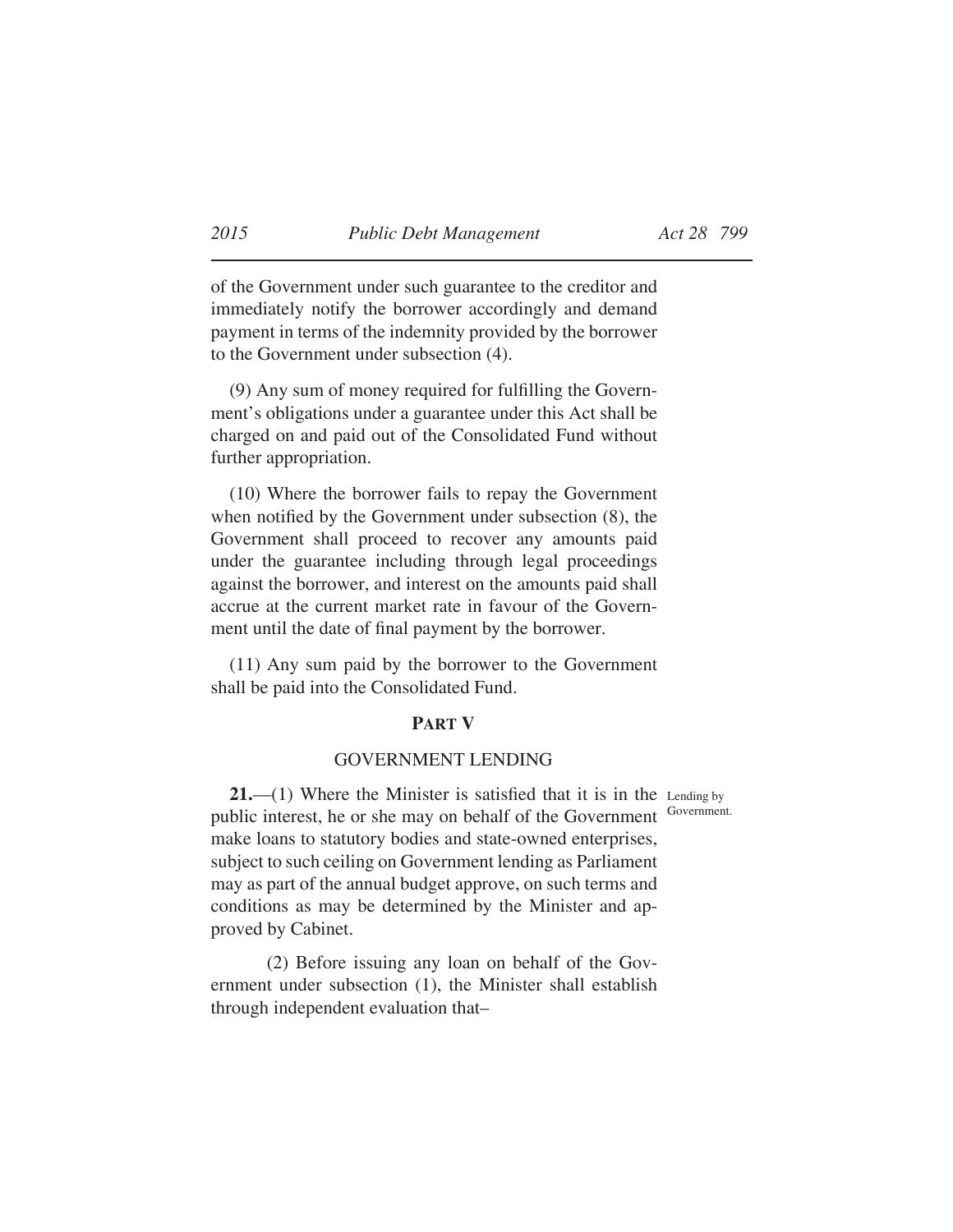| (a)                                                                                                                                                            | the proposed loan would serve a specific<br>public policy objective;                                                                                                                                                                |  |
|----------------------------------------------------------------------------------------------------------------------------------------------------------------|-------------------------------------------------------------------------------------------------------------------------------------------------------------------------------------------------------------------------------------|--|
| (b)                                                                                                                                                            | such loan would be the most appropriate<br>mechanism for achieving the specified<br>public policy objective;                                                                                                                        |  |
| (c)                                                                                                                                                            | the risk to the Government in providing<br>such loan or credit is consistent with pru-<br>dent public financial management;                                                                                                         |  |
| (d)                                                                                                                                                            | the terms and conditions of such loan are<br>consistent with Government's public debt<br>management objectives and strategy;                                                                                                        |  |
| (e)                                                                                                                                                            | the borrower has the ability to repay the<br>loan and fulfil all payment and other obli-<br>gations under the loan, including interest<br>at a market-based rate to reflect the Gov-<br>ernment's credit risk and funding cost; and |  |
| (f)                                                                                                                                                            | the borrower is in full compliance with<br>all fiduciary and corporate governance re-<br>quirements established by the Minister.                                                                                                    |  |
| (3) Every loan made by the Minister on behalf of the<br>Government pursuant to subsection (1) shall be made from a<br>credit balance on the Consolidated Fund. |                                                                                                                                                                                                                                     |  |

(4) Every loan made by the Minister pursuant to subsection (1) shall be made pursuant to a loan agreement in writing and signed by the Minister, and shall set out the terms and conditions of such loan, including the option of the Minister to require full repayment of the loan prior to maturity of the loan, where–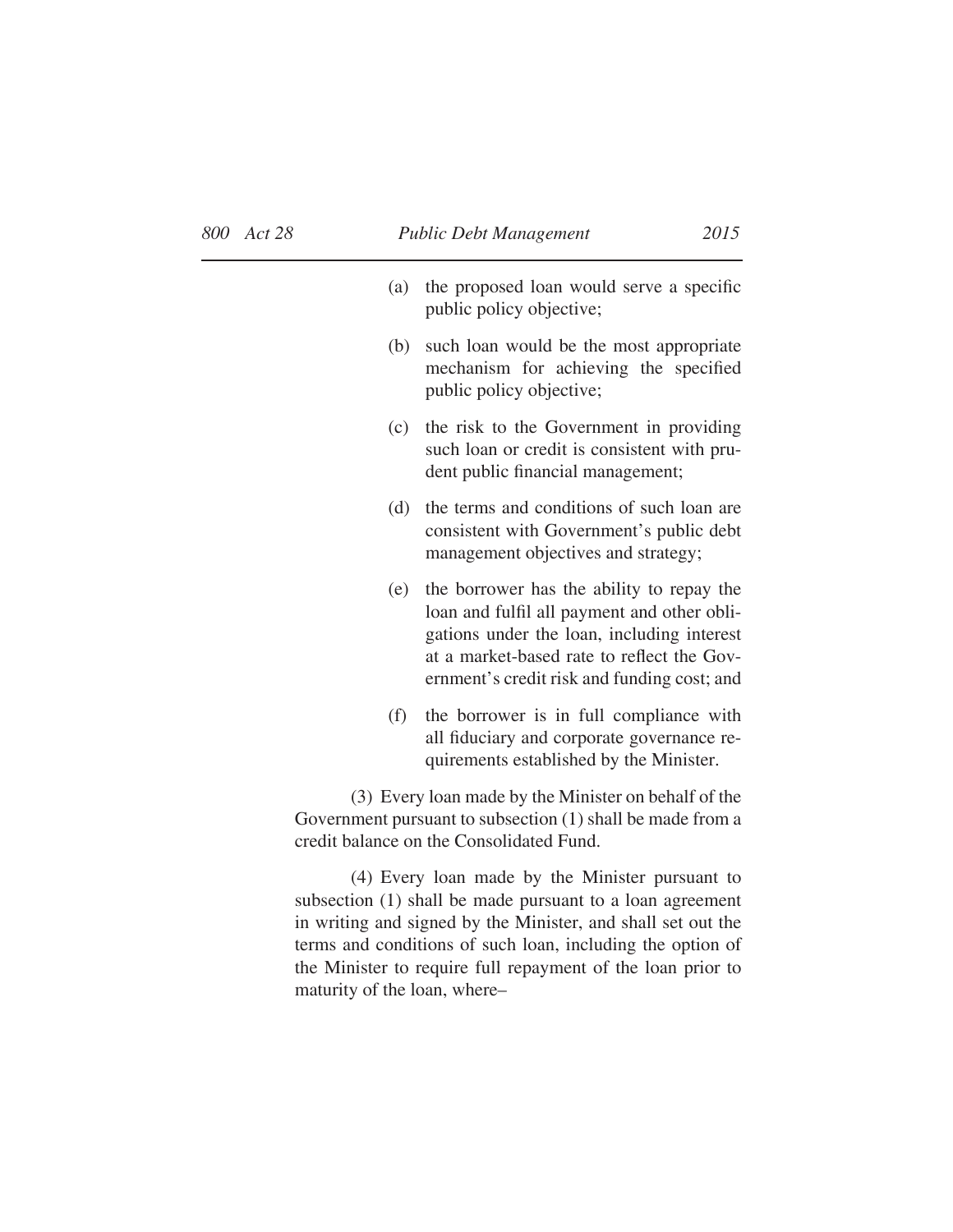- (a) there is breach of any provision of the loan document on the part of the borrower; or
- (b) there is an adverse material change in the financial circumstances of the borrower or in other circumstances which could prejudice the interest of the Government.

(5) The borrower shall execute in favour of the Government a deed of pledge or other collateral document in respect of assets of a value acceptable to the Government but not less in market value than the sum of the principal and interest under the loan agreement and a prudent margin to protect the Government against market risks.

(6) In addition to the payment of interest commensurate with the Government's credit risk and cost of funds, the borrower shall pay to the Government, in such manner as the Minister shall direct, a fee to reflect the administrative costs incurred by the Government in lending to such borrower.

(7) Where a borrower fails to repay a loan made pursuant to this section in accordance with the loan agreement, after twenty-one days' notice to the borrower, the Government shall proceed to enforce the deed of pledge or other collateral document executed by the borrower in favour of the Government, and notwithstanding the provisions of any other enactment to the contrary, arrange the sale of the pledged or otherwise collateralised assets of the borrower at the open market value of such assets to satisfy–

> (a) any sum outstanding under the loan, including principal, interest, and applicable charges; and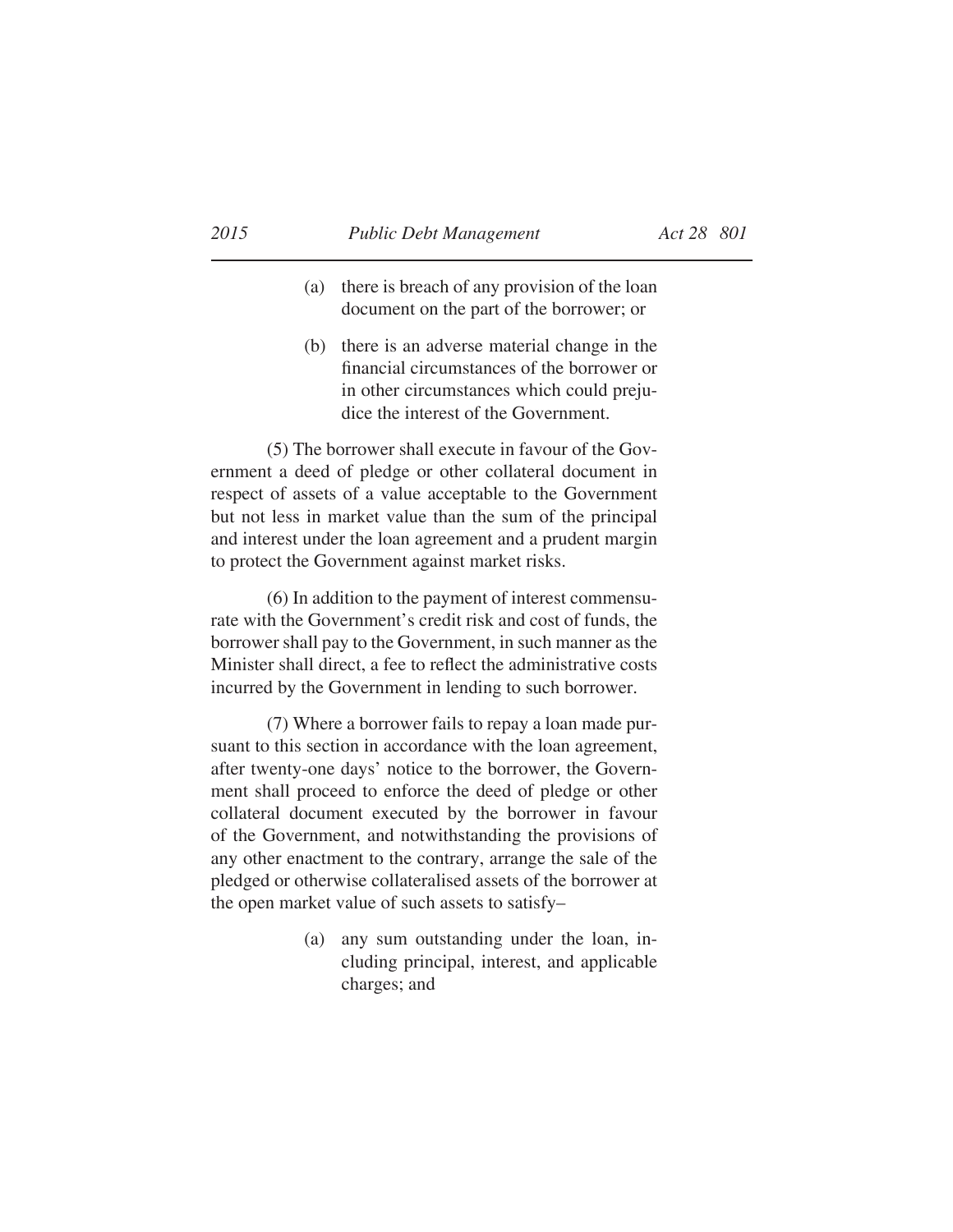(b) interest on any defaulted sum from the date of default until the date of final payment by the borrower at the prevailing market interest rate.

(8) Any sum received by the Government from payment by the borrower to the Government or from the sale of pledged or otherwise collateralised assets of the borrower shall be paid into and form part of the Consolidated Fund.

# **PART VI**

# ADDITIONAL PROVISIONS GOVERNING BORROW-ING BY STATUTORY BODIES AND STATE-OWNED ENTERPRISES

Application to statutory bodies enterprises.

**22.**—(1) Borrowing by a statutory body or state-owned and state-owned enterprise shall be in accordance with this Act, the Public Finance Management Act, the Fiscal Responsibility Act, and other relevant enactment.

> (2) Any provision in any enactment or constituent document relating to borrowing by statutory bodies or stateowned enterprises, in existence prior to the commencement of this Act, shall be construed with such modification as necessary to give effect to the provisions of this Act.

Borrowing by statutory bodies and state-owned enterprises.

**23.**—(1) Subject to this section, a statutory body or stateowned enterprise may borrow funds and obtain overdrafts from any lender and up to such limit as may be determined by the Minister from time to time.

(2) The Minister shall prescribe an annual borrowing limit for every statutory body or state-owned enterprise based on its capacity to repay and such other considerations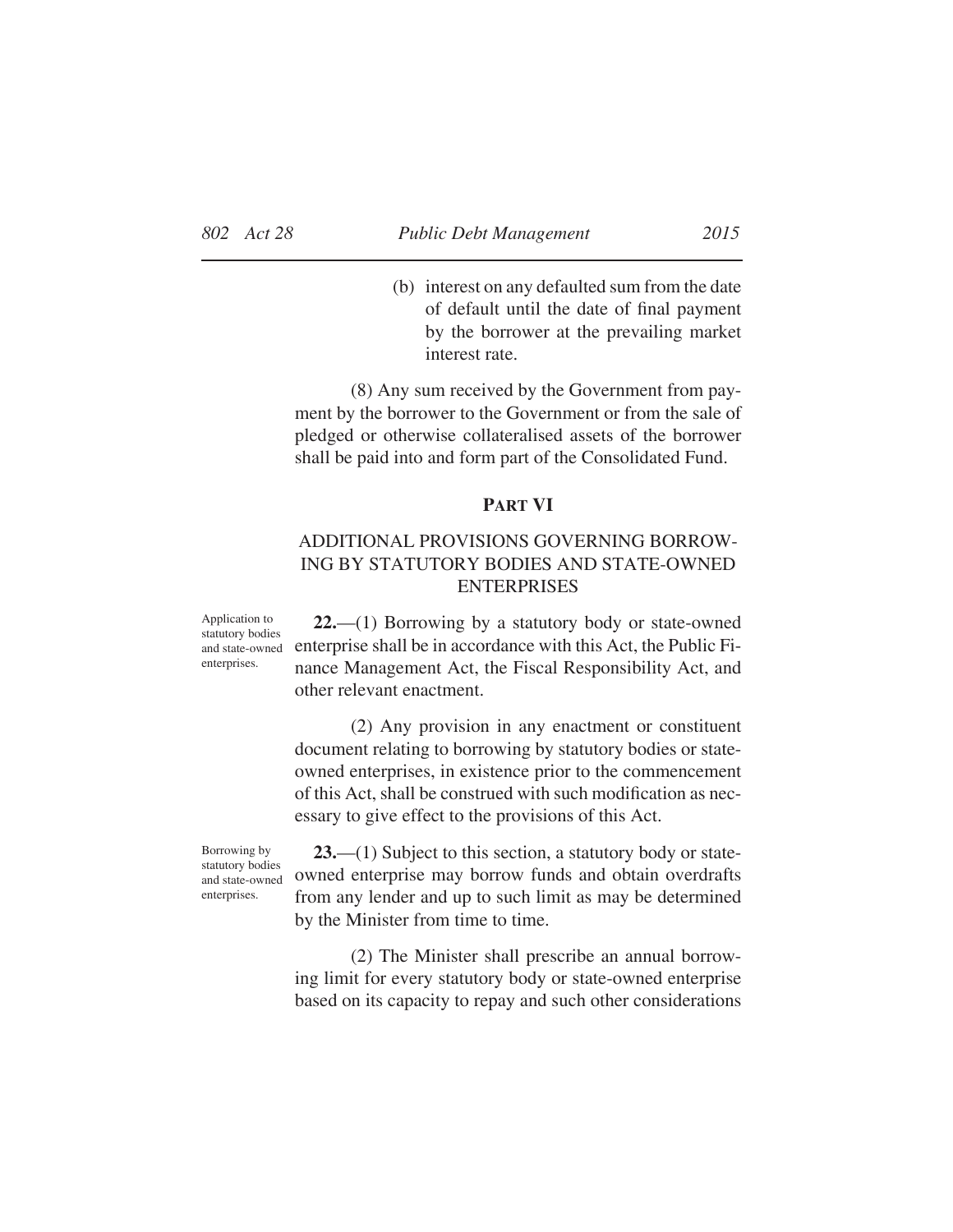as the Minister may determine upon consultation with the line minister responsible for the relevant statutory body or state-owned enterprise.

(3) A statutory body or state-owned enterprise intending to borrow above the limit prescribed by the Minister pursuant to subsection (2) shall obtain prior approval in writing from the Minister through the line minister responsible for the statutory body or state-owned enterprise.

(4) A statutory body or state-owned enterprise shall submit to the Minister a record of its borrowing no later than ten working days from the date of signing a loan agreement, obtaining an overdraft, or issuing securities, as the case may be, and shall, upon request from the Minister, submit to the Ministry any data on total outstanding debt.

(5) All debt liabilities contracted by a statutory body or state-owned enterprise under the provisions of this Act shall be the primary obligations of such entities and without recourse to the Government, and the Government shall in no way be liable for such liabilities unless otherwise expressly guaranteed pursuant to Part IV of this Act.

# **PART VII**

## REPORTING AND PUBLICATION

24. The Minister shall cause to be maintained and pub- Records. lished on a website of the Government in a timely basis, accurate records of outstanding debt, guarantees, and lending transactions.

25.—(1) The Debt Management Unit shall, no later than Reporting. one month after the end of every quarter of the fiscal year,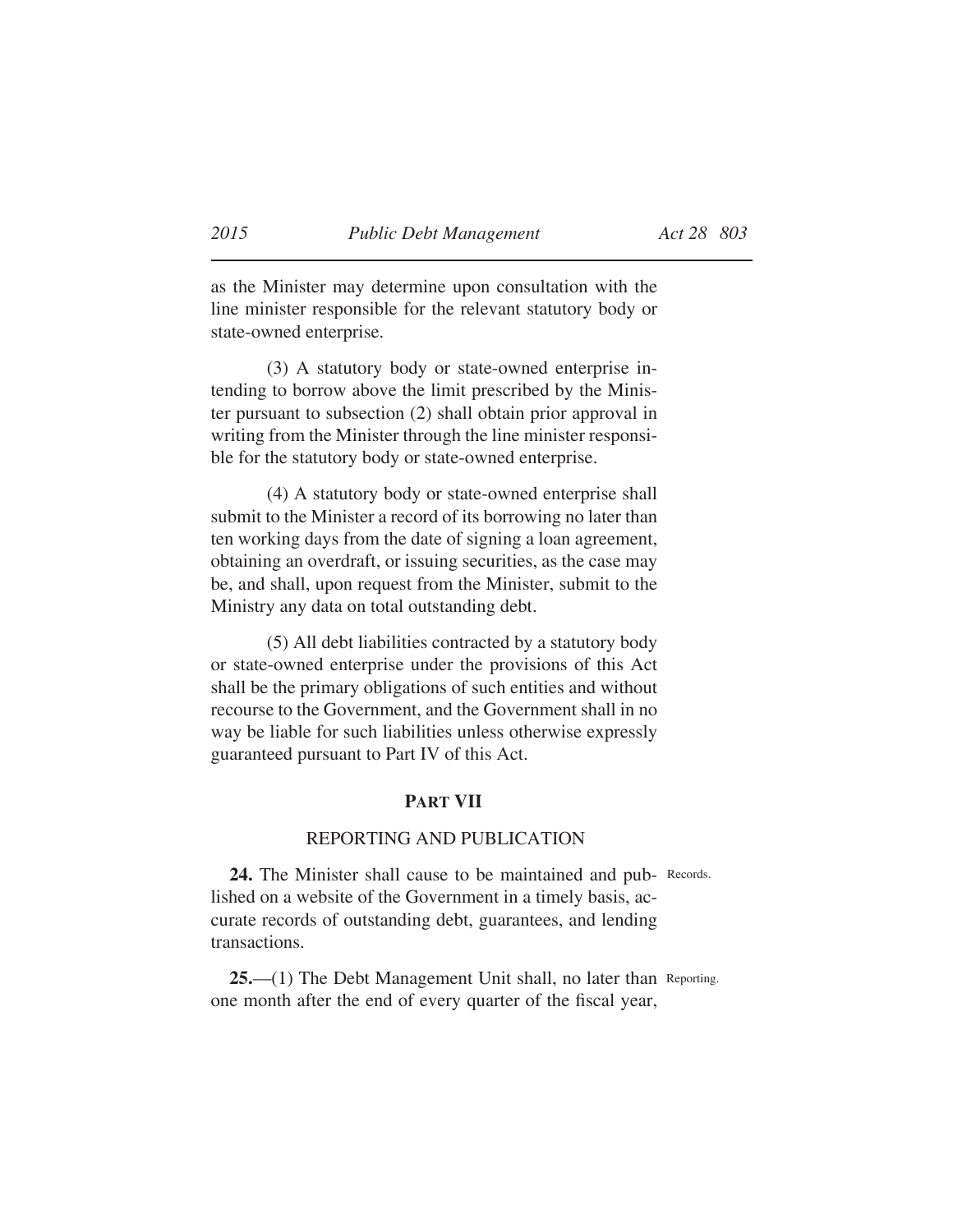prepare for approval by Cabinet, a debt management strategy implementation report which shall outline the outstanding stock of public sector debt, its size and currency composition, interest rate mix, maturity profile and consistency with the approved medium-term debt management strategy.

(2) The Minister shall, simultaneously with the submission of the annual budget, furnish Parliament with–

- (a) an annual report on public debt management activities, Government guarantees and Government lending, which shall include a statement on the extent to which the Government's debt management activities in the fiscal year conformed with the approved debt management strategy and debt management objectives, and reasons for any deviations;
- (b) a report of a schedule of all outstanding public debt, including a classification of borrowing and the purposes for which such borrowing was undertaken, details of all Government securities issued, details of Government securities redeemed, interest payments on Government borrowing, outstanding public debt stock including debt of statutory bodies and state-owned enterprises, and a schedule of related repayment obligations;
- (c) a report of a list of all outstanding loans lent by the Government, including a classification of the loans according to their probability of default;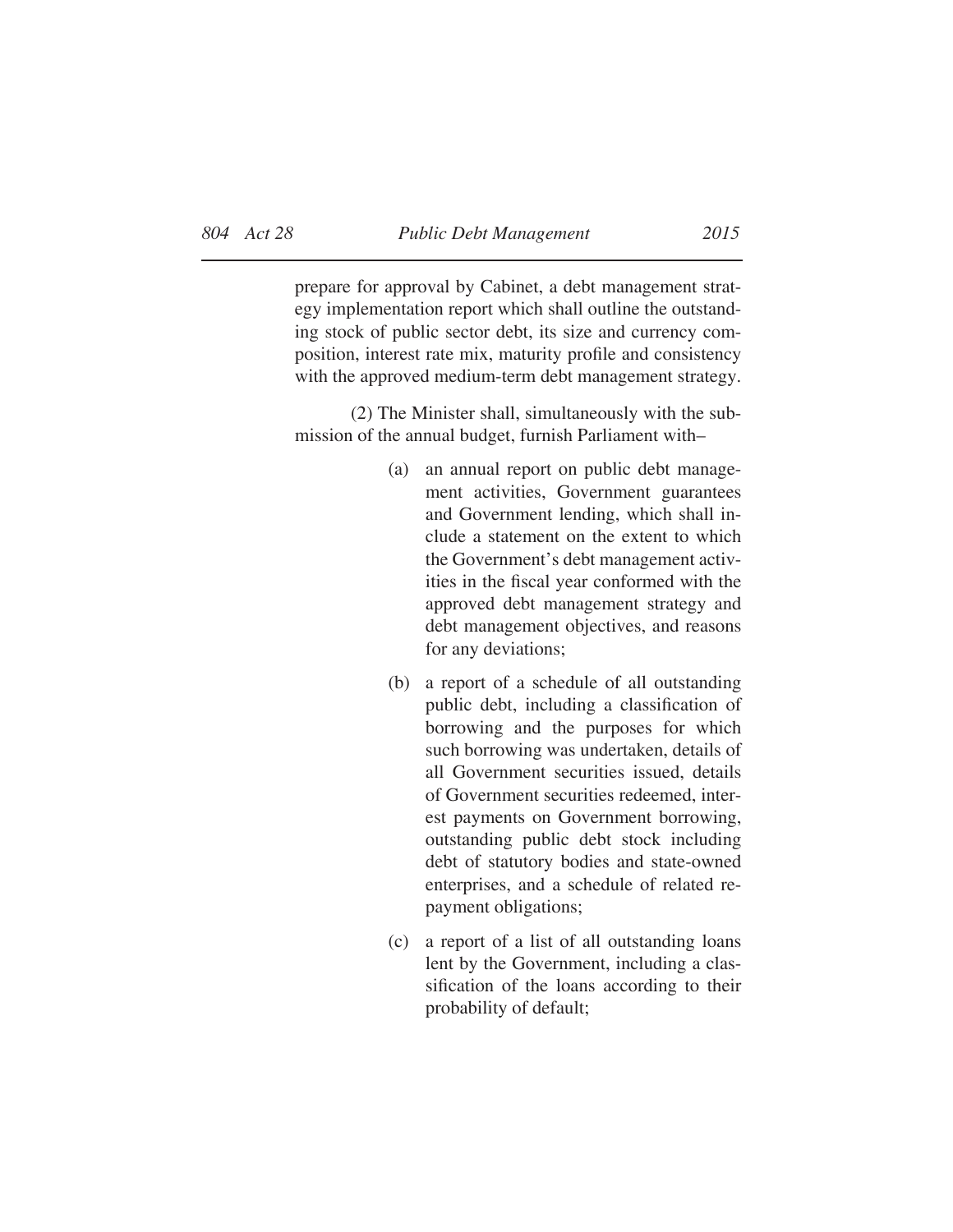- (d) a report of a list of all guarantees issued by the Government, including a classification of guarantees according to their probability of being called; and
- (e) a report of the total loans contracted by statutory bodies and state-owned enterprises.

(3) The Minister shall cause to be made public, in a manner as he or she may determine, the reports required under subsection (2).

## **PART VIII**

# DEBT MANAGEMENT UNIT AND COORDINATING COMMITTEE

26. The Debt Management Unit shall, under the supervi- Debt Managesion of the Minister, perform the functions as set out in the First Schedule.

ment Unit.

27.—(1) For the purposes of this Act, there is hereby es- Public Debt tablished a Public Debt Coordinating Committee. Coordinating Committee.

(2) The composition and functions of the Public Debt Coordinating Committee are set out in the Second Schedule.

# **PART IX**

# **SANCTIONS**

28.—(1) Any Government borrowing, Government guar- consequences of antees, Government lending, or other related action purported to be undertaken on behalf of the Government by a lending. person other than the Minister or his or her lawful agent, or rowing, guarantees,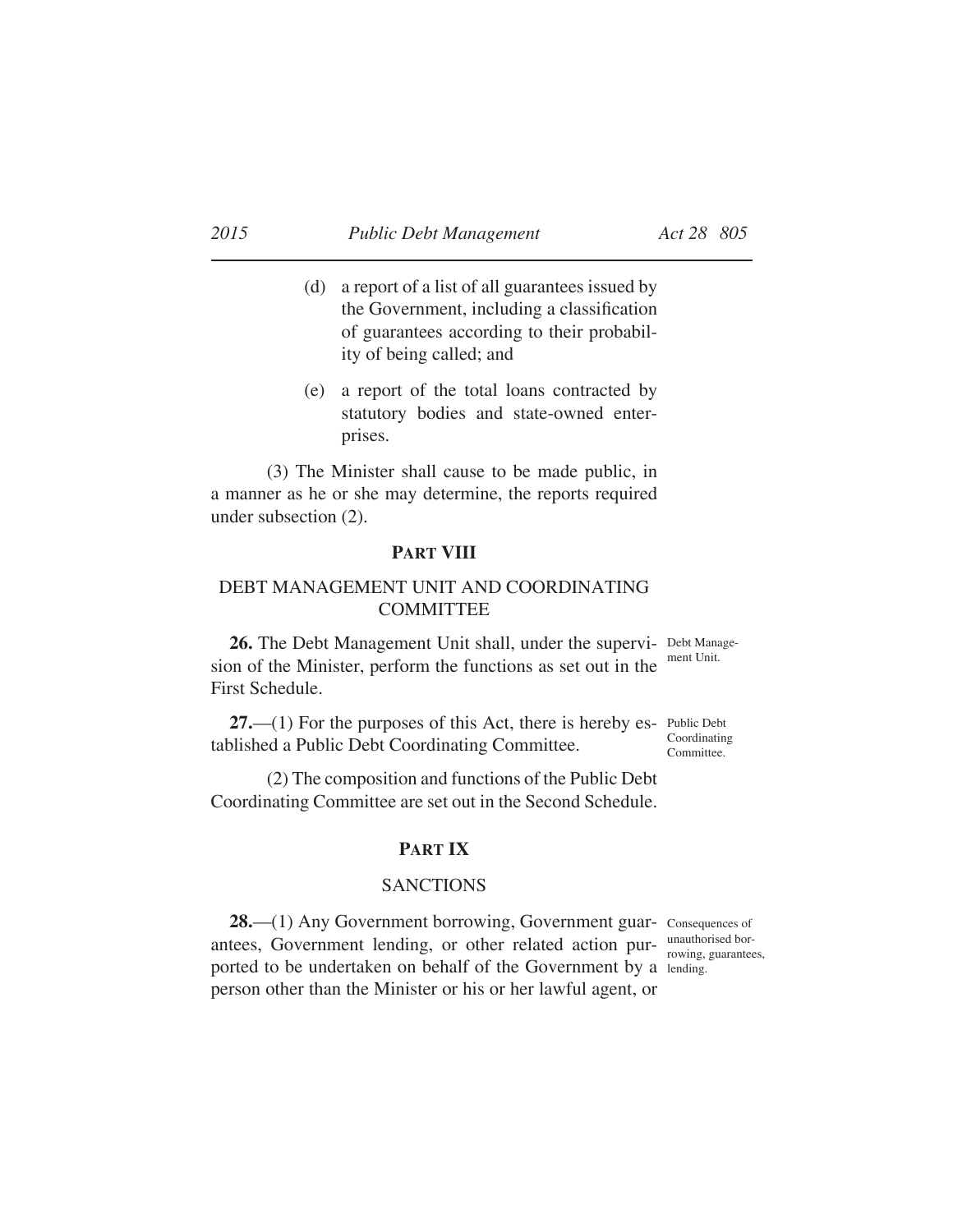otherwise in violation of the provisions of this Act shall be null and void and of no effect.

(2) Any money received on behalf of the Government by way of principal in relation to such void transactions shall become refundable to a creditor and no further payment shall be received on behalf of the Government under such transaction.

(3) Any money paid by the Government by way of principal, interest, charges or other payments in relation to such void transactions shall become refundable and no further payment by the Government shall become due.

(4) The Minister shall within seven days from the occurrence of the events specified in subsection  $(1)$ , lay before Parliament a report explaining the causes of the breach and the measures taken or proposed to be taken to re-establish compliance with the relevant provisions of this Act.

Breach by official.

**29.** A person alleged to have been responsible for or involved in a breach specified under section 28, shall be subject to disciplinary action by the Public Service Commission, including dismissal, and prosecution where appropriate, demotion, suspension, or other sanctions applicable to breach of any public financial management requirements under the Public Finance Management Act or other relevant law or administrative code of conduct.

# **PART X**

### MISCELLANEOUS

Delegation.

**30.**—(1) A person to whom powers or functions are conferred under this Act or Regulations made under this Act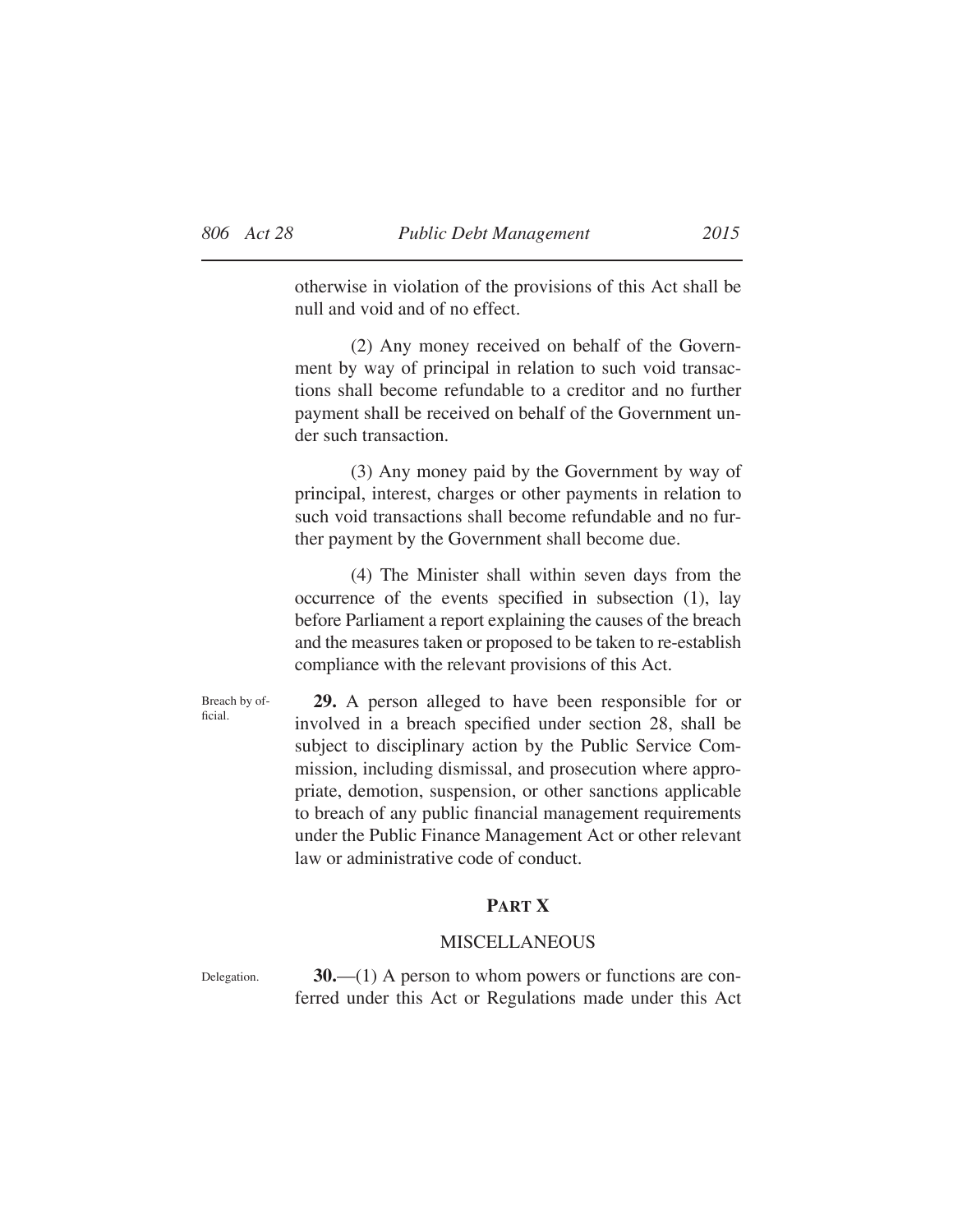and who delegates any such power or function to another official shall remain liable under this Act for proper exercise of those powers and discharge of those functions.

(2) Subject to the provisions of this Act, the Minister may delegate in writing any of his or her functions or powers under this Act to a public officer, except his or her power of delegation.

(3) The delegation of functions under subsection (1) shall not divest the Minister of the responsibility for the function or the exercise of any power thereunder.

**31.** The Minister may make regulations generally for the Regulations. purpose of implementing the provisions of this Act, which shall include–

- (a) prescribing the method of issuing, registering ownership, pricing, transfer, conversion, replacement and redemption of Government securities;
- (b) prescribing the mode by which settlement or payment of interest or principal, in respect of which Government securities may be made; and
- (c) prescribing fees and charges for any services provided for in this Act, including services for Government securities dealers and on-lending, if they exist.

32. (1) The Revised Treasury Bills Act, Chapter 288B Repeal and is hereby repealed.

transitional provisions.

(2) Notwithstanding subsection (1), nothing shall affect the validity of any Government borrowing, whether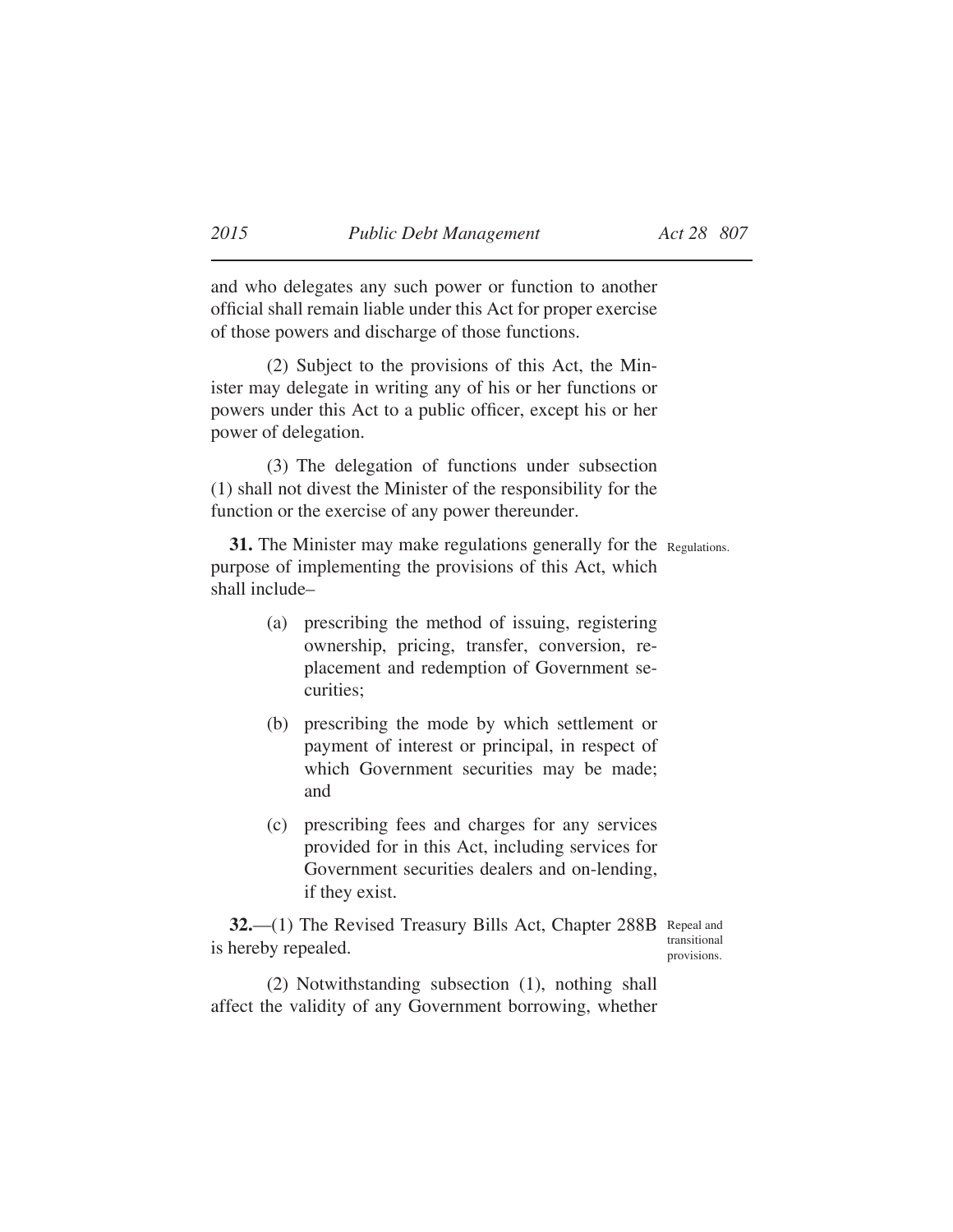through Government securities or otherwise, any guarantees issued by the Government, any lending by the Government, any trustee or agent appointed by the Government, or any relevant act done under the repealed enactment before the commencement of this Act.

(3) Any Government borrowing, Government lending, or liability guaranteed by the Government under the enactment repealed under subsection (1) and outstanding immediately before the commencement of this Act shall upon the commencement of this Act remain valid under this Act until maturity, unless they are earlier redeemed, settled, or otherwise lawfully terminated.

### FIRST SCHEDULE

#### **Duties of the Debt Management Unit**

(Section 26)

The duties of the Debt Management Unit are—

- 1. to prepare a medium-term debt management strategy on an annual rolling basis and an annual borrowing plan for the Government in accordance with sections 5 and 6 respectively;
- 2. to prepare the auction calendar for Government securities in accordance with the provisions of section 13 (4) (a);
- 3. to perform control functions and ensure that debt to be contracted is consistent with the approved medium-term debt management strategy document and sign-off in writing that this is the case;
- 4. to participate in negotiations with creditors on the instructions of the Minister;
- 5. to assess the risks in issuing any guarantees, and prepare reports on the method used for every assessment and the results thereof for the attention of the Minister;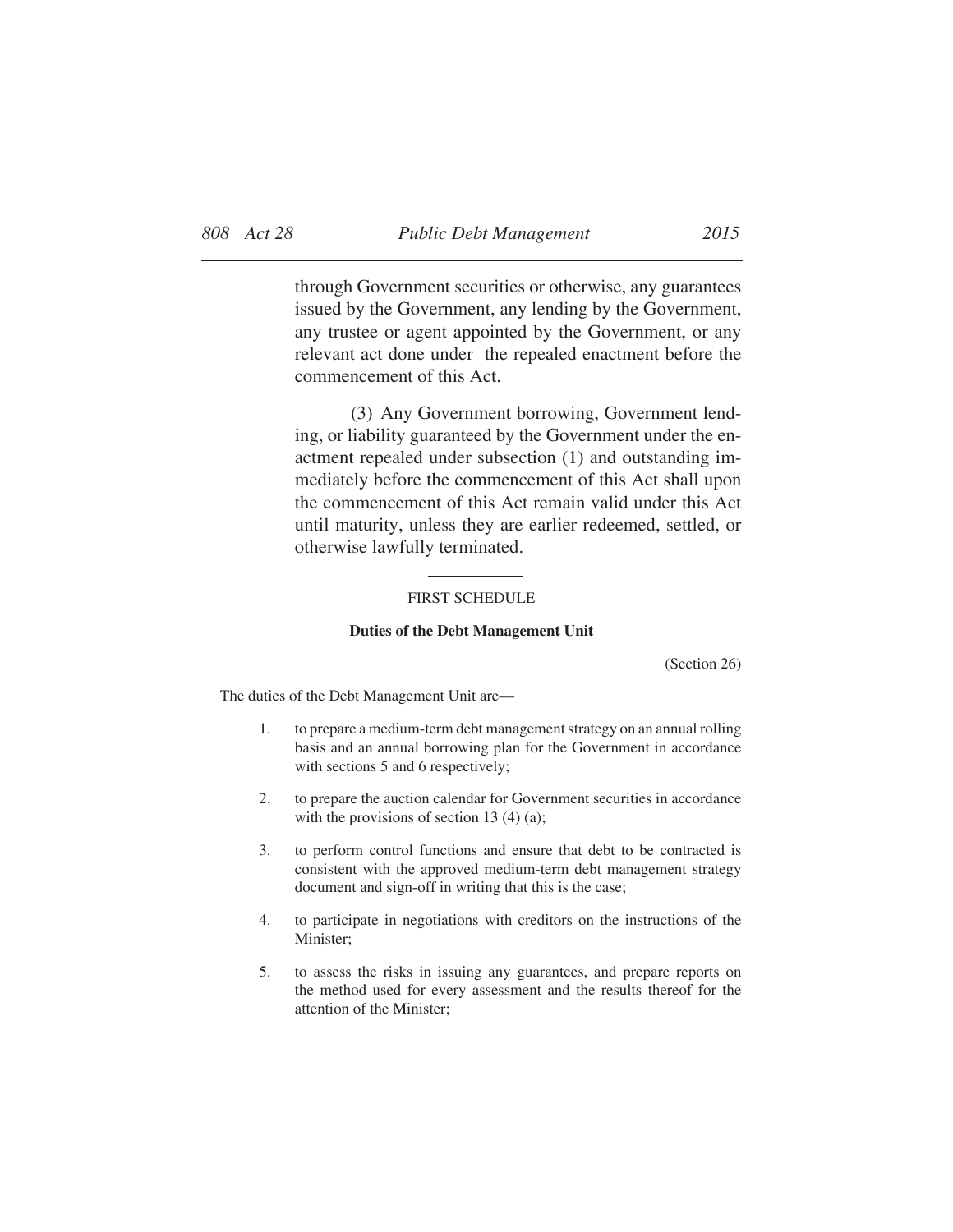- 6. to pursue the recovery of any payments including interest and other costs incurred by the Government due to the honouring of outstanding guarantees;
- 7. to assess credit and other risks in any lending, and prepare reports on the method used for every assessment and the results thereof for the attention of the Minister;
- 8. to prepare annual reports on outstanding loans granted by the Government;
- 9. to establish and maintain the schedules and lists relating to public debt required under section 25;
- 10. to set up and maintain an electronic monitoring system relating to public sector debt on a real time basis and to obtain relevant public debt information from the Eastern Caribbean Central Bank, the Eastern Caribbean Securities Exchange, and other agents who assist in public debt management;
- 11. to monitor, review and analyse debt levels of all statutory bodies and state-owned enterprises and advise the Minister accordingly;
- 12. to prepare annual reports on the debt of statutory bodies and state-owned enterprises;
- 13. to keep timely, comprehensive and accurate records of outstanding Government guarantees and lending in an appropriate database;
- 14. to evaluate loan guarantees and other explicit contingent liabilities consistent with Government debt management objectives;
- 15. to evaluate funding requests from state-owned enterprises and statutory bodies;
- 16. to analyse projections on funding needs and provide inputs for funding strategy;
- 17. to design, price, launch and fund transactions;
- 18. to monitor and report on market conditions;
- 19. to manage investor-creditor relations;
- 20. to implement funding strategies consistent with the medium-term debt management strategy document and the annual borrowing plan;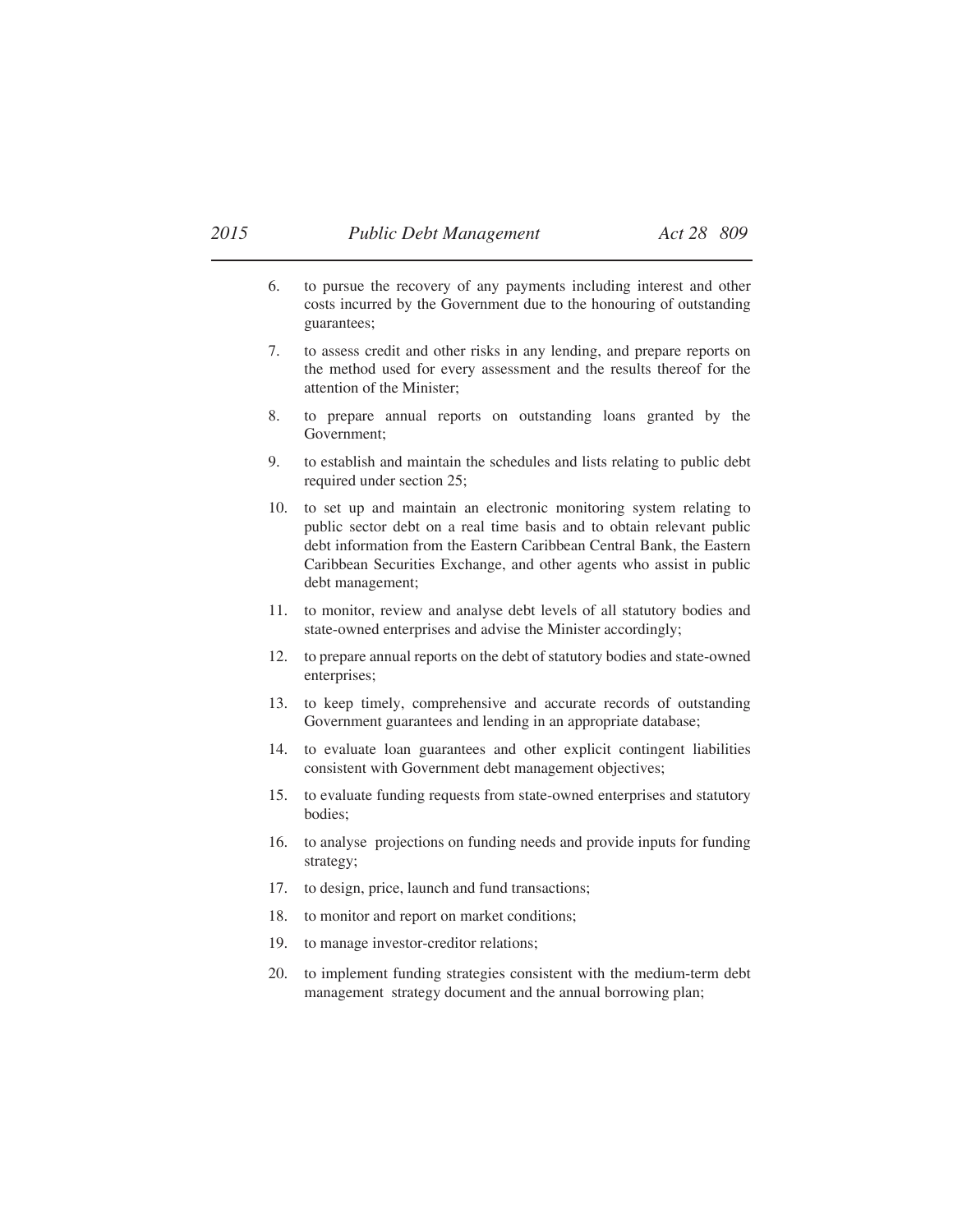- 21. to advise on Government initiatives to foster developments in the domestic and regional securities market;
- 22. to advise the Minister on all debt obligations of the Government;
- 23. to prepare and publish public debt statistical bulletins periodically;
- 24. to prepare forecasts on public debt servicing and disbursements as part of the yearly budget preparation;
- 25. to record and maintain all original agreements and other documentation on all Government borrowing, lending, guarantees and other contingent liabilities, and other relevant public debt management operations;
- 26. to compile, verify and report to the Minister on all Government domestic arrears;
- 27. to monitor the disbursement of loans raised by the Government to ensure that they are in accordance with agreed disbursement schedule;
- 28. to perform such other public debt-related functions as may be determined by the Minister.

#### SECOND SCHEDULE

\_\_\_\_\_\_\_\_\_\_\_\_

#### **Public Debt Coordinating Committee**

(Section 27)

#### **I: Composition**

**1.** The Public Debt Coordinating Committee shall consist of seven *ex-officio* members as follows–

- (a) the Permanent Secretary of the Ministry, who shall act as chairperson;
- (b) the Head of the Debt Management Unit of the Ministry;
- (c) the Head of the Budget Department of the Ministry;
- (d) the Head of the Policy Unit of the Ministry;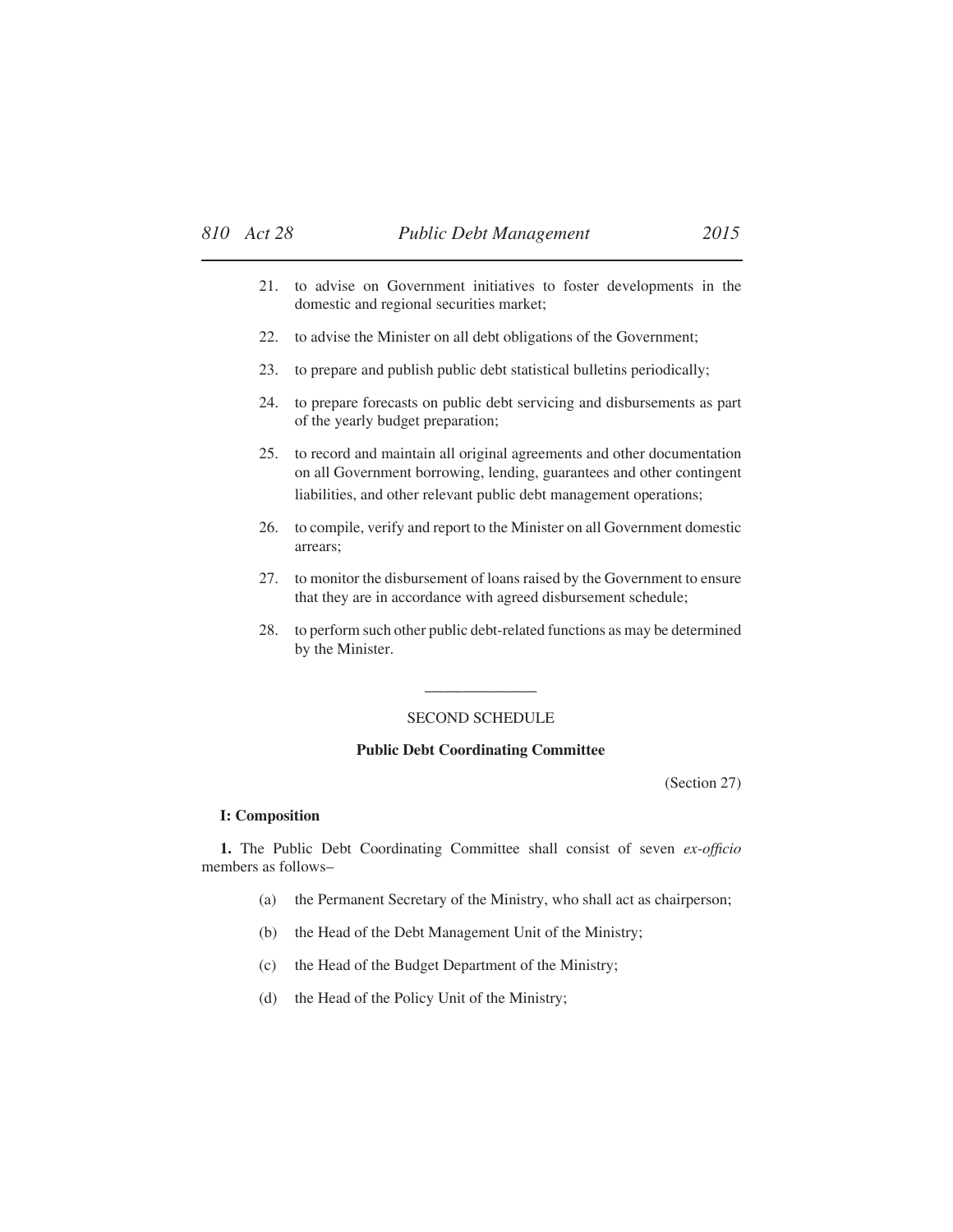- (e) the Accountant General or his or her designate;
- (f) a representative of the Public Sector Investment Programme; and
- (g) a representative of the Attorney-General.

**2.** Every person appointed to the Public Debt Coordinating Committee will be exofficio and will hold office for as long as the appointing authority determines.

#### **II: Secretariat**

**3.** The Debt Management Unit of the Ministry shall provide secretariat support for the Public Debt Coordinating Committee.

#### **III: Meetings**

**4.** The Public Debt Coordinating Committee shall meet as and when convened by the Permanent Secretary and at a minimum, once every month;

**5.** Subject to the provisions of this Act, the Public Debt Coordinating Committee shall regulate its own proceedings.

#### **IV: Terms of Reference**

**6.** The Public Debt Coordinating Committee shall–

- (a) consider proposals for the assumption of new debt obligations;
- (b) review annual borrowing plans prepared by the Debt Management Unit before submission to the Minister;
- (c) review draft medium-term debt management strategy document prepared by the Debt Management Unit;
- (d) consider proposals for debt restructuring and rescheduling and advise the Minister;
- (e) review annual budgetary estimates for debt servicing and advise the Minister;